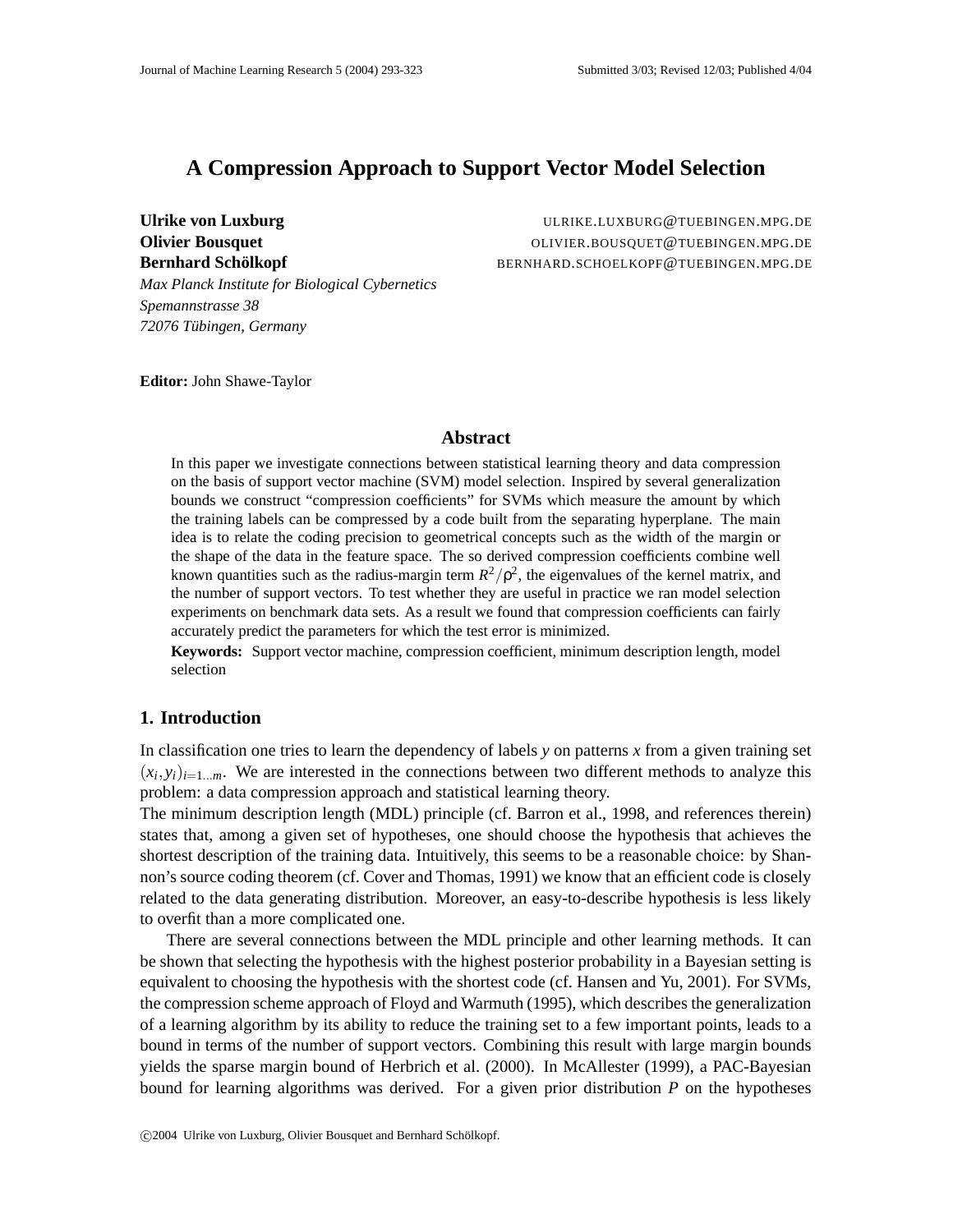space, it bounds the generalization error essentially by the quantity  $-\ln P(U)/m$ , where *U* is the subset of hypotheses consistent with the training examples. Intuitively we can argue that, according to Shannon's theorem,  $-\ln P(U)$  corresponds to the length of the shortest code for this subset.

There are statistical learning theory approaches which directly use compression arguments to bound the generalization ability of a classifier, for example the one of Vapnik (1998, sec. 6.2). In this framework, classifiers are used to construct codes that can transmit the labels of a set of training patterns. What those codes essentially do is to tell the receiver which classifier *h* from a given hypotheses class he should use to reconstruct the training labels from the training patterns (this is described in detail in Section 2). For such a code, the *compression coefficient C*(*h*) is defined as

$$
C(h) := \frac{\text{number of bits to code } y_1, \dots, y_m \text{ using } h}{m}.
$$
 (1)

The denominator corresponds to the number of bits we need to transmit the uncompressed binary vector  $(y_1,..., y_m)$ . The numerator tells us how many bits we need to transmit the same information using the code constructed with help of classifier *h*. Hence, the compression coefficient is a number between 0 and 1 which describes how efficient the code works. Intuitively, if the compression coefficient  $C(h)$  is small, h is a "simple" hypothesis which we expect not to overfit too much and hence to have a small generalization error. This belief is supported by the following theorem, which bounds the risk  $R(h)$  of a classifier h (i.e., the expected generalization error with respect to the 0-1-loss) in terms of the compression coefficient:

**Theorem 1 (Section 6.2 in Vapnik 1998)** With probability at least  $1 - \eta$  over *m* random training points drawn iid according to the unknown distribution P, the risk  $R(h)$  of classifier h is bounded by

$$
R(h) \le 2\ln(2)C(h) - \frac{\ln(\eta)}{m}
$$

*simultaneously for all classifiers h in a finite hypotheses set.*

This bound has the disadvantage that it is only valid in the restricted setting where the hypotheses space is finite and independent of the training data.

A different bound that directly works in the coding setting has recently been stated by Blum and Langford (2003). Their setting is slightly different from the one of Vapnik. For a given set of training and test points, the sender constructs a code  $\sigma$  that transmits the labels of both training and test points.  $R_{\text{test}}$  is then defined as the error which the code  $\sigma$  makes on the given test set.

**Theorem 2 (Corollary 3 in Blum and Langford 2003)** *With probability at least* 1−η *over m random training points and m random test points drawn iid according to the unknown distribution P,* and for all codes  $\sigma$  which encode the training labels without error, the error  $R_{test}(\sigma)$  on the test set *satisfies*

$$
R_{test}(\sigma) \leq C(\sigma) - \frac{\ln \eta}{m}.
$$

The advantage of this bound is that the problem of data dependency does not occur. It is proved within the coding framework, without assuming a fixed hypotheses space. It is valid for all codes, as long as receiver and sender agree on how the code works before the sender knows the training data. In particular, the codes may depend on the training data in some predefined way, as it will be the case for the codes we are going to construct.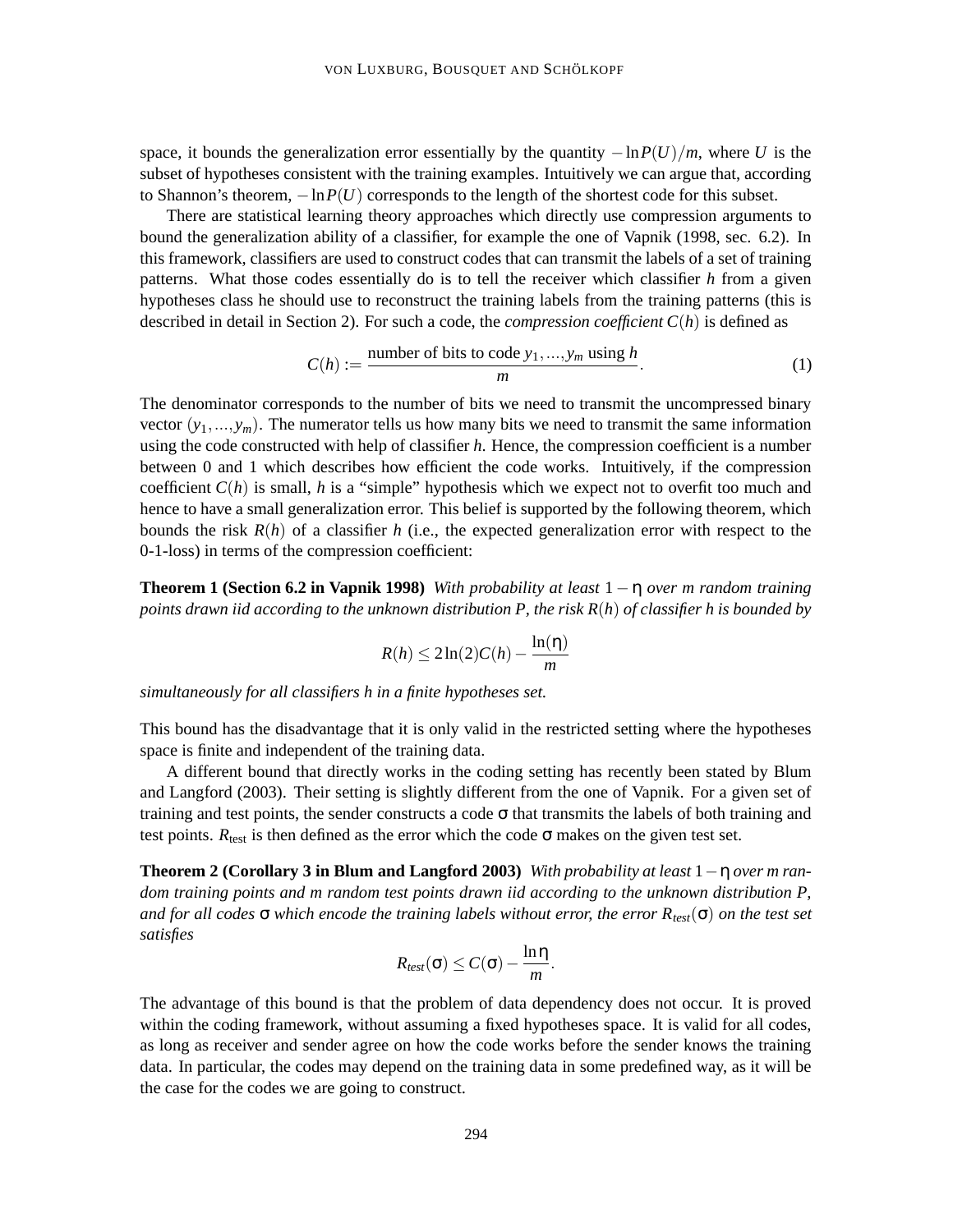Inspired by the compression coefficient bounds we want to explore whether the connection between statistical learning theory and data compression is only of theoretical interest or whether it can also be exploited for practical purposes. The first part of the work (Section 2) will consist in using hyperplanes learned by SVMs to construct codes for the training labels. Those codes work by encoding the direction of the separating hyperplane. To make them efficient, we will use geometric concepts such as the size of the margin or the shape of the data in the feature space, and sparsity arguments. The main insight of this section is on how to transform those geometrical concepts into an actual code for labels. In the end we obtain compression coefficients that contain quantities already known to be meaningful in the statistical learning theory of SVMs, such as the radius-margin term  $R^2/\rho^2$ , the eigenvalues of the kernel matrix, and the number of support vectors. In the second part (Section 3) we then test the model selection performance of our compression coefficients on benchmark data sets. We find that the compression coefficients perform comparable or better than several standard bounds.

Now we want to establish some notation. We assume that the reader is familiar with some basic concepts concerning support vector machines such as a kernel, the margin, and support vectors. In the following, the training data will always consist of *m* pairs  $(x_i, y_i)_{i=1,\dots,m}$  of patterns with labels. The patterns are assumed to live in some Hilbert space (the feature space), and the labels have binary values  $\pm 1$ . For a given kernel function *k* we denote the kernel matrix by  $K := (k(x_i, x_j))_{i,j=1,\dots,m}$ . We will denote its eigenvalues by  $\lambda_1, ..., \lambda_m$ , where the  $\lambda_i$  are sorted in non-increasing order. Later on we will also consider the kernel matrix  $K_{SV}$  restricted to the span of the support vectors. To define it, let  $\{x_{i_1},...,x_{i_s}\}\subset \{x_1,...,x_m\}$  the set of support vectors,  $SV := \{k \mid x_k \in \text{span}\{x_{i_1},...,x_{i_s}\}\}\$  the indices of those training points which are in the subspace spanned by the support vectors. Then the kernel matrix restricted to the span of the support vectors is defined as  $K_{SV} := (k(x_i, x_j))_{i,j \in SV}$ . In the MDL literature, classifiers are called "hypotheses". In what follows, we use the word "hypothesis" synonymous to "classifier". A hypotheses space is then the space of all possible classifiers we can choose from. The sphere  $S_R^{d-1}$  is the surface of a ball with radius *R* in the space  $\mathbb{R}^d$ . The function log will always denote the logarithm to the base 2. Code lengths will often be given by some logarithmic term, for instance  $\lceil \log m \rceil$ . To keep the notations simple, we will omit the ceil brackets and simply write log*m*.

#### **2. Compression Coefficients for SVMs**

The basic setup for the compression coefficient framework is the following. We are given *m* pairs  $(x_i, y_i)_{i=1,\dots,m}$  of training patterns with labels and assume that an imaginary sender and receiver both know the training *patterns*. It will be the task of the sender to transmit the *labels* of the training patterns to the receiver. This reflects the basic structure of a classification problem: we want to predict the labels *y* for given patterns *x*. That is, we want to learn something about  $P(y|x)$ . Sender and receiver are allowed to agree on the details of the code before transmission starts. Then the sender gets the training data and chooses a classifier that separates the training data. He transmits to the receiver which classifier he chose. The receiver can then apply this classifier to the training patterns and reconstruct all the labels.

To understand how this works let us consider a simple example. Before knowing the data, sender and receiver agree on a finite hypotheses space containing *k* hypotheses  $h_1, \ldots, h_k$ . The sender gets the training patterns and the labels, and the receiver is allowed to look at the training patterns only. Now the sender inspects the training data. For simplicity, let us first assume that one of the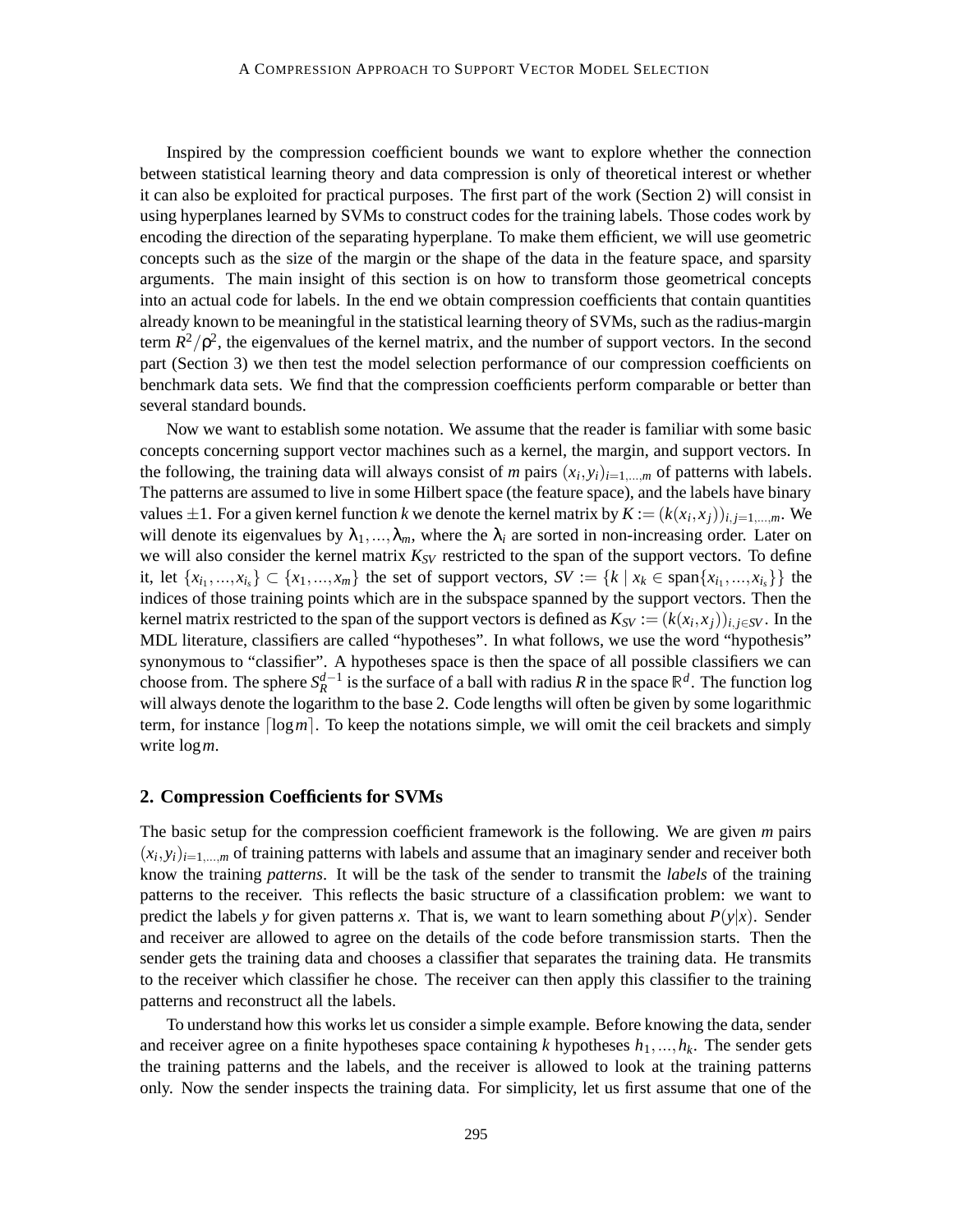hypotheses, say *h*7, classifies all training points correctly. In this case the sender transmits "7" to the receiver. The receiver can now reconstruct the labels of the training patterns by classifying them according to hypothesis *h*7. Now consider the case where there is no hypothesis that classifies all training patterns correctly. In this case, the receiver cannot reconstruct all labels without error if the sender only transmits the hypothesis. Additionally he has to know which of the training points are misclassified by this hypothesis. In our example, assume that hypothesis 7 misclassifies the training points 3, 14, and 20. The information the sender now transmits is "hypothesis: 7; misclassified points: 3, 14, 20". The receiver can then construct the labels of all patterns according to  $h_7$  and flip the labels he obtained for patterns 3, 14, and 20. After this, he has labeled all training patterns correctly.

This example shows how a classification hypothesis can be used to transmit the labels of training points. In general, a finite, fixed hypothesis space as it was used in the example may not contain a good hypothesis for previously unseen training points and will result in long codes. To avoid this, the sender will have to adapt the hypothesis space to the training points and communicate this to the receiver.

One principle that can already be observed in the example above is the way training errors are handled. As above, the code will always consist of two parts: the first part which serves to describe the hypothesis, and the second part, which tells the receiver which of the training points are misclassified by this hypothesis.

In the following we want to investigate how SVMs can be used for coding the labels. The main part of those codes will consist in transmitting the direction of the separating hyperplane constructed by the SVM. We will always consider the simplified problem where the hyperplane goes through the origin. The hypotheses space consists of all possible directions the normal vector can take. It can be identified with the unit sphere in the feature space. In case of an infinite dimensional feature space, recall that by the representer theorem the solution of an SVM always lies in the subspace spanned by the training points. Thus the normal vector we want to code is a vector in a Hilbert space of dimension at most *m* (where *m* is the number of training points). The trick to determine the precision by which we have to code this vector is to interpret the margin in terms of coding precision: Suppose the data are (correctly) classified by a hyperplane with normal vector  $\omega$  and margin ρ. A fact that often has been observed (e.g., Schölkopf and Smola, 2002, p. 194) is that in case of a large margin, small perturbations of the direction of the hyperplane will not change the classification result on the training points. In compression language this means that we do not have to code the direction of the hyperplane with high accuracy – the larger the margin, the less accurate we have to code. So we will adapt the precision by which we code this direction to the width of the margin. Suppose that all training patterns lie in a ball of radius *R* around the origin and that they are separated by a hyperplane *H* through the origin with normal vector ω and margin ρ. Then every "slightly rotated" hyperplane that still lies within the margin achieves the same classification result on all training points as the original hyperplane (cf. Figure 1a). Thus, instead of using the hyperplane with normal vector ω to separate the training points we could use any convenient vector *v* as normal vector – as long as the corresponding hyperplane still remains inside the margin. In this context, note that rotating a hyperplane by some angle  $\alpha$  corresponds to rotating its normal vector by the same angle. We denote the set of normal vectors such that the corresponding hyperplanes still lie inside the margin the *rotation region* of ω. The region in which the corresponding hyperplanes lie will be called the *rotation region of H* (cf. Figures 1a and b).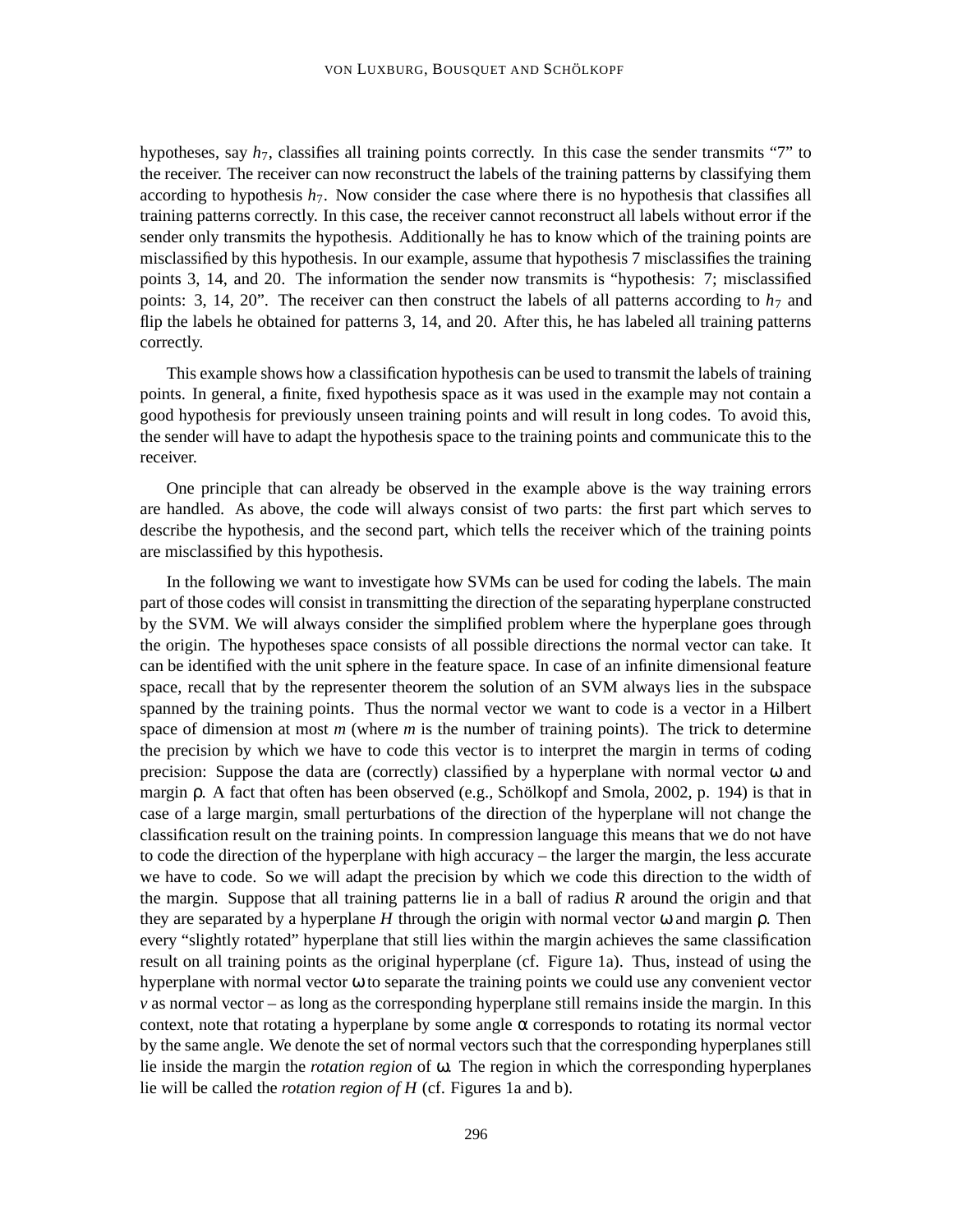

Figure 1: (a) The training points are separated by hyperplane *H* with margin ρ. If we change the direction of *H* such that the new hyperplane still lies inside the rotation region determined by the margin (dashed lines), the new hyperplane obtains the same classification result on the training points as  $H$ . (b) The hyperplanes in the rotation region of  $H$  (indicated by the dashed lines) correspond to normal vectors inside the rotation region of  $\omega$ . The black points indicate the positions of equidistant codebook vectors on the sphere. The distance between those vectors has to be chosen so small that in each cone of angle  $\alpha$  there is at least one codebook vector. In this example, vector  $\nu$  is the codebook vector closest to normal vector ω, and by construction it lies inside the rotation region of ω.

To code the direction of ω, we will construct a discrete set of "codebook vectors" on the sphere. An arbitrary vector will be coded by choosing the closest codebook vector. From the preceding discussion we can see that the set of codebook vectors has to be constructed in such a way that the closest codebook vector for every possible normal vector  $\omega$  is inside the rotation region of  $\omega$  (cf. Figure 1b). An equivalent formulation is to construct a set of points on the surface of the sphere such that the balls of radius ρ centered at those points cover the sphere. The minimal number of balls we need to achieve this is called the covering number of the sphere.

**Proposition 3 (Covering numbers of spheres)** *The number n<sup>d</sup> of balls of radius* ρ *which are required to cover the sphere*  $S_R^{d-1}$  *of radius* R *in d-dimensional Euclidean space* ( $d \ge 2$ ) *satisfies* 

$$
\left(\frac{R}{\rho}\right)^{d-1} \leq n_d \leq 2\left\lceil \frac{R\pi}{\rho} \right\rceil^{d-1}.
$$

The constant in the upper bound can be improved, but as we will be interested in log-covering numbers later, this does not make much difference in our application.

**Proof** We prove the upper bound by induction. For  $d = 2$ , the sphere is a circle which can be covered with  $\lceil 2R\pi/\rho \rceil \leq 2 \lceil R\pi/\rho \rceil$  balls. Now assume the proposition is true for the sphere  $S_R^{d-1}$ . To construct a p-covering on  $S_R^d$  we first cover the cylinder  $S_R^{d-1} \times [-R\pi/2, R\pi/2]$  with a grid of  $\tilde{n}_{d+1} := n_d \cdot [R\pi/\rho]$  points. This grid is a p-cover of the cylinder. The grid is then mapped on the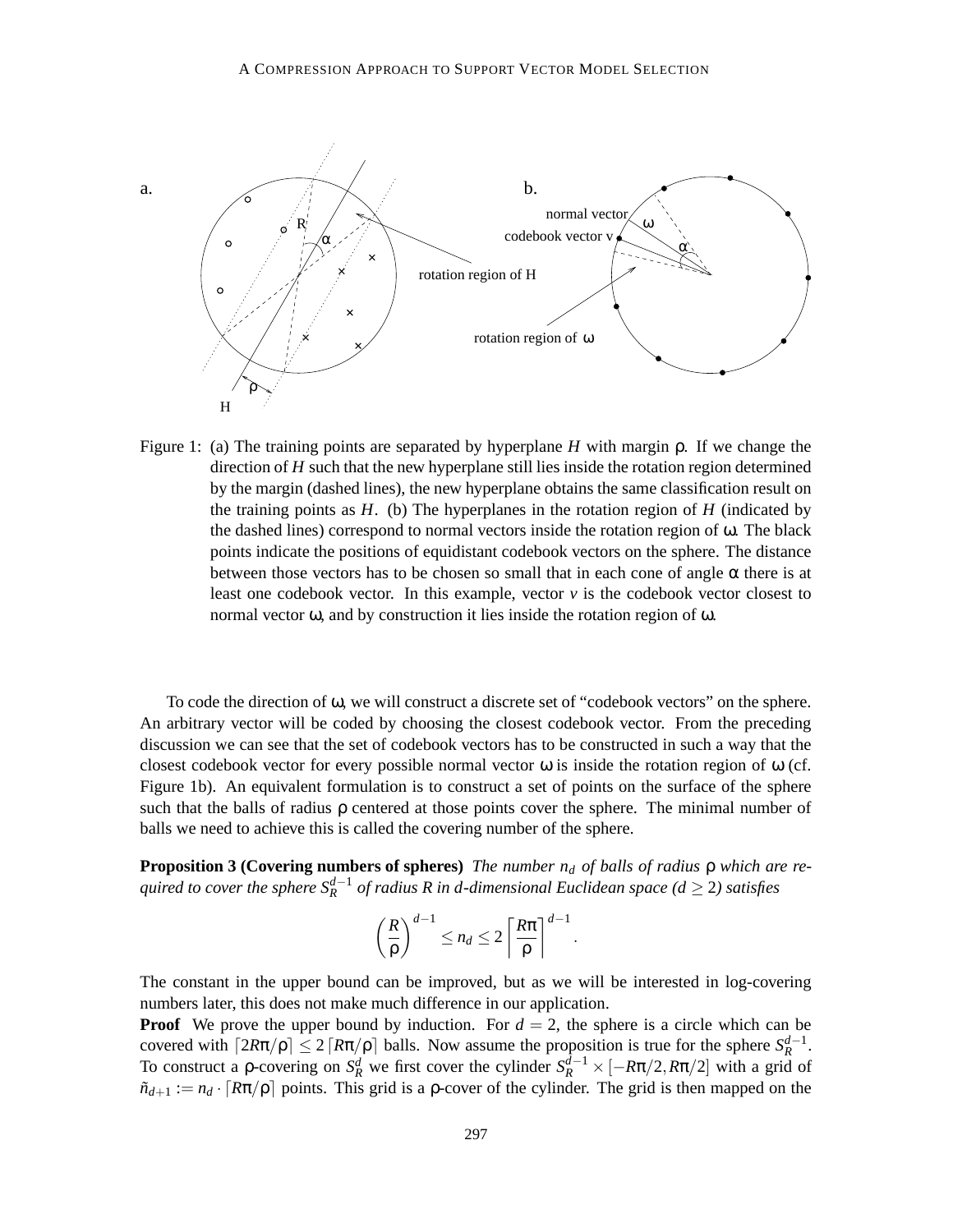sphere such that the one edge of the cylinder is mapped on the north pole, the other edge on the south pole, and the 'equator' of the cylinder is mapped to the equator of the sphere. As the distances between the grid points do not increase by this mapping, the projected points form a ρ-cover of the sphere  $S_R^d$ . By the induction assumption, the number of points in this *p*-cover satisfies

$$
n_{d+1} \leq \tilde{n}_{d+1} = n_d \cdot \lceil R\pi/\rho \rceil \leq 2 \lceil R\pi/\rho \rceil^{d-1} \cdot \lceil R\pi/\rho \rceil = 2 \lceil R\pi/\rho \rceil^d.
$$

We construct a lower bound on the covering number by dividing the surface area of the whole sphere by the area of the part of the surface covered by one single covering ball. The area of this part is smaller than the whole surface of the small ball. So we get a lower bound by dividing the surface area of  $S_R^{d-1}$  by the surface area of  $S_\rho^{d-1}$ . As the surface area of a sphere with radius *R* is  $R^{d-1}$ times the surface area of the unit sphere we get  $(R/p)^{d-1}$  as lower bound for the covering number.

Now we can explain how the sender will encode the direction of the separating hyperplane. Before getting the data, sender and receiver agree on a procedure on how to determine the centers of a covering of a unit sphere, given the number of balls to use for this covering, and on a way of enumerating these centers in some order. Furthermore, they agree on which kernel the sender will use for his SVM. Both sender and receiver get to see the training patterns, the sender also gets the training labels. Now the sender trains a (soft margin) SVM on the training data to obtain a hyperplane that separates the training patterns with some margin  $\rho$  (maybe with some errors). Then he computes the number *n* of balls of radius  $\rho$  one needs to cover the unit sphere in the feature space according to Proposition 3. He constructs such a covering according to the procedure he and the receiver agreed on. The centers of the covering balls form his set of codebook vectors. The sender enumerates the set of codebook vectors in the predefined way from 1 to *n*. Then he chooses a codebook vector which lies inside the rotation region of the normal vector (this is always possible by construction). We denote its index  $i_n \in \{1, ..., n\}$ . Now he transmits the total number *n* of codebook vectors and the index  $i<sub>n</sub>$  of the one he chose. The receiver now constructs the same set of codebook vectors according to the common procedure, enumerates them in the same predefined way as the sender and picks vector  $i<sub>n</sub>$ . This is the normal vector of the hyperplane he was looking for, and he can now use the corresponding hyperplane to classify the training patterns. In the codes below, we refer to the pair  $(n, i_n)$  as *position* of the *codebook vector*.

When we count how many bits the sender needs to transmit the two numbers *n* and  $i<sub>n</sub>$  we have to keep in mind that to decode, the receiver has to know which parts of the binary string belong to *n* and *in*, respectively. The number *n* of codebook vectors is given as in Proposition 3, but as it depends on the margin it cannot be bounded independent from the training data. So the sender cannot use a fixed number of bits to encode *n*. Instead we use a trick described in Cover and Thomas (1991, p. 149): To build a code for the number *n*, we take the binary representation of *n* and duplicate every bit. To mark the end of the code we use the string 01. As an example,  $n = 27$  with the binary representation 11011 will be coded as 111100111101. So the receiver knows that the code of *n* is finished when he comes upon a pair of nonequal bits. We now apply this trick recursively: to code *n*, we first have to code the length log*n* of its binary code and then send the actual bits of the code of *n*. But instead of coding log*n* with the duplication code explained above, we can also first transmit the length  $\log \log n$  of the code of  $\log n$  and then transmit the code of  $\log n$ , and so on. At some point we stop this recursive procedure and code the last remaining number with the duplication code described above. This procedure of coding *n* needs  $\log^*(n) := \log n + \log \log n + ...$  bits, where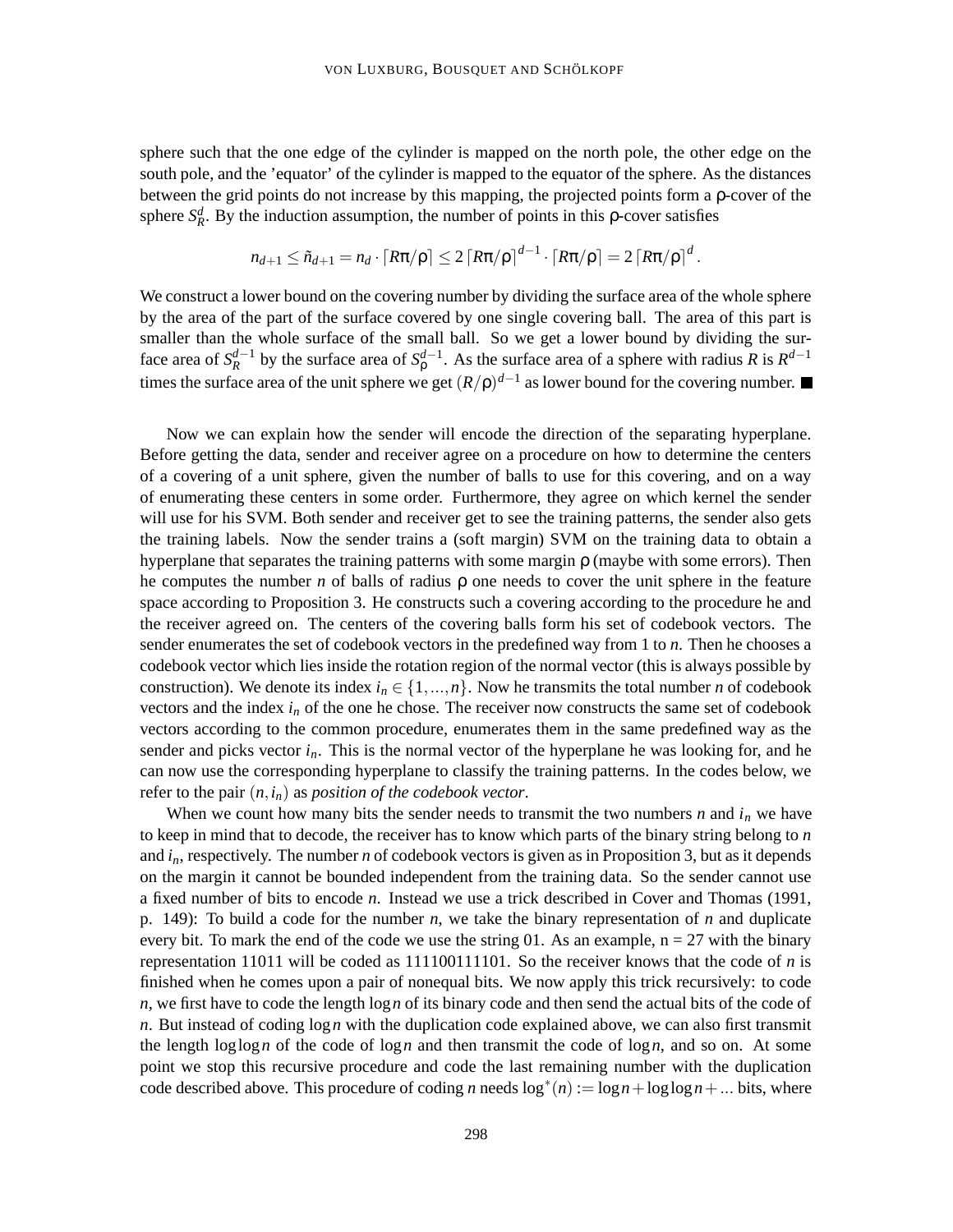the sum continues until the last positive term (cf. p. 150 in Cover and Thomas, 1991). Having transmitted *n*, we can send  $i<sub>n</sub>$  with log *n* bits, because  $i<sub>n</sub>$  is a number between 1 and *n* and the sender now already knows *n*. All in all, the sender needs log∗ *n*+log*n* bits to transmit the position of the codebook vector.

The second part of the code deals with transmitting which of the training patterns are misclassified by the hyperplane corresponding to the chosen codebook vector. We have to be careful how we define the misclassified training points in case of a soft margin SVM. For a soft margin SVM it is allowed that some training points lie inside the margin. For those training points which end up inside the rotation region of the hyperplane, our rotation argument breaks down. It cannot be guaranteed that when the receiver uses the hyperplane corresponding to the codebook vector, the points inside the rotation region are classified in the same way as the sender classified them with the original hyperplane. Thus the sender has to transmit which points are inside the rotation region, and he also has to send their labels. All other points can be treated more easily. The sender has to transmit which of the points outside the rotation region were misclassified. The receiver knows that those points will also be misclassified by his hyperplane, and he can flip their labels to get them right. Below we will refer to the part consisting of the information on the points inside the rotation region and on the misclassified points outside the rotation region as *misclassification information*.

The number *r* of points inside the rotation region is a number between 0 and *m*, thus we can transmit its binary representation using log*m* bits. After transmitting *r*, the receiver knows how many training points lie inside the region, but not which of them. There are  $\binom{m}{r}$  possibilities which of the training points are the points inside the rotation region. Before transmission, sender and receiver agree on an ordering on those possibilities. Now the sender can transmit the index  $i<sub>r</sub>$  of the one that is the true one. As this is a number between 1 and  $\binom{m}{r}$ , and as the receiver at this point already knows *r*, this can be encoded with  $\log {m \choose r}$  bits. Next the sender can use *r* bits to send the labels of the *r* points inside the rotation region. Finally the sender has to transmit the number *l* of misclassified training points outside the rotation region. It is a number between 1 and *m*−*r*, thus we can use  $log(m-r)$  bits for this. To transmit which of the vectors are the misclassified ones, we send the index  $i_l$  with  $\log {m-r \choose l}$  bits. All together, we need  $\log m + \log {m \choose r} + r + \log(m-r) + \log {m-r \choose l}$ bits to transmit the misclassification information. For simplicity, we bound this quantity from above by  $(r+l+2)\log m+r$ .

Now we can formulate our first code:

**Code 1** *Sender and receiver agree on the training patterns, a fixed kernel, and on a procedure for choosing the positions of t balls to cover the unit sphere in a d-dimensional Euclidean space. Now* the sender trains an SVM with the fixed kernel on the training patterns, determines the size of the *margin* ρ *and the number n of balls he needs to cover the sphere up to the necessary accuracy according to Proposition 3. Furthermore, he determines which of the training patterns lie inside the rotation region and which patterns outside this region are misclassified by the SVM solution. Now he transmits*

- *the position of the codebook vector (*log<sup>∗</sup> *n*+log*n bits)*
- *the misclassification information*  $((r+l+2)\log m + r \text{ bits})$

*To decode this information, the receiver constructs a covering of the sphere in the feature space with t* := *n balls according to the common procedure, determines the used codebook vector i, and*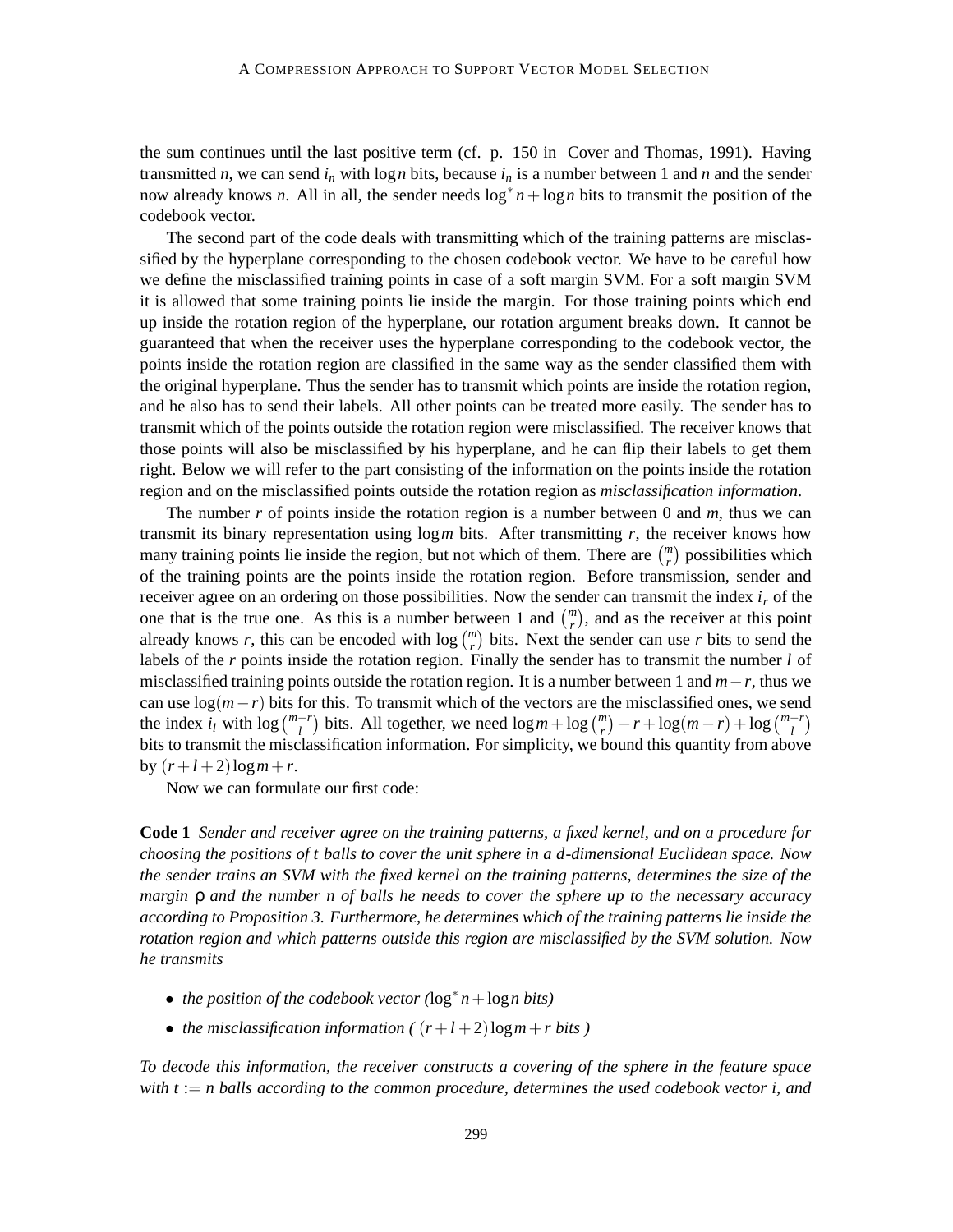*constructs a hyperplane using this vector as normal vector. He classifies all training patterns according to this hyperplane, labels the points inside the rotation region as transmitted by the sender, and flips the labels of the misclassified training points outside the rotation region.*

As defined in Equation (1), the compression coefficient of a code is given by the number of bits it needs to transmit all its information, divided by the number *m* of labels that were transmitted. Hence, according to our computations above, the compression coefficient of Code 1 is given by

$$
C_1 = \frac{1}{m} (\log^* n + \log n + (r + l + 2) \log m + r)
$$

with  $n = 2 \left[ R \pi / \rho \right]^{d-1}$  according to Proposition 3.

Now we want to refine this code in several aspects. In the construction above we worked with the smallest sphere which contains all the training points. But in practice, the shape of the data in the feature space is typically ellipsoid rather than spherical. This means that large parts of the sphere we used above are actually empty, and thus the code we constructed is not very efficient. Now we want to take into account the shape of the data in the feature space to construct a shorter code. In this setting it will turn out to be convenient to choose the hypotheses space to have the same shape as the data space. The reason for this is the following: When using the rotation argument from above, we observe that in the ellipsoid situation the maximal rotation angle of the hyperplane induced by some fixed margin ρ depends on the actual direction of the hyperplane (cf. Figure 2). This means that the sets of points on a *spherical hypotheses space* which classify the training data in the same way as the hyperplane also have different sizes, depending on the direction of the hyperplane. To construct an optimal set of codebook vectors on the spherical hypotheses space we thus had to cover the sphere with balls of different sizes. Instead of this spherical hypotheses space now consider a hypotheses space which has the same ellipsoid form as the data space. In this case, the sets of vectors which correspond to directions inside the rotation regions can be represented by balls of equal sizes, centered on the surface of the ellipsoid (cf. Figure 2).

Now we want to determine the shape of the ellipsoid containing the data points in the feature space. The lengths of the principal axes of this ellipse can be described in terms of the eigenvalues of the kernel matrix:

**Proposition 4 (Shape of the data ellipse)** For given training patterns  $(x_i)_{i=1,...,m}$  and kernel k, let  $\lambda_1,....,\lambda_d$  be the eigenvalues of the kernel matrix  $K=(k(x_i,x_j))_{i,j=1,...,m}$ . Then all training patterns  $\alpha$  *are contained in an ellipse with principal axes of lengths*  $\sqrt{\lambda_1},...,\sqrt{\lambda_d}$  *in the feature space.* 

**Proof** The trick of the proof is to interpret the eigenvectors of the kernel matrix, who originally live in  $\mathbb{R}^d$ , as vectors in the feature space. Let  $H_m := \text{span}\{\delta_{x_i} | i = 1, ..., m\}$  the subspace of the feature space spanned by the training examples. It is endowed with the scalar product  $\langle \delta_{x_i}, \delta_{x_j} \rangle_K =$  $k(x_i, x_j)$ . Let  $(e_i)_{i=1,\dots,m}$  the canonical basis of  $\mathbb{R}^m$  and  $\langle \cdot, \cdot \rangle$  m the Euclidean scalar product. Define the mapping  $T : \mathbb{R}^m \to H_m$ ,  $e_i \mapsto \delta_{x_i}$ . For  $u = \sum_{i=1}^m u_i e_i$ ,  $v = \sum_{j=1}^m v_j e_j \in \mathbb{R}^m$  we have

$$
\langle Tu, Tv \rangle_K = \langle \sum_{i=1}^m u_i \delta_{x_i}, \sum_{j=1}^m v_j \delta_{x_j} \rangle_K = \sum_{i,j=1}^m u_i v_j \langle \delta_{x_i}, \delta_{x_j} \rangle_K = \sum_{i,j=1}^m u_i v_j k(x_i, x_j) = u' K v. \tag{2}
$$

Let  $v_1, ..., v_d \in \mathbb{R}^m$  be the normalized eigenvectors of the matrix *K* corresponding to the eigenvalues  $\lambda_1, ..., \lambda_d$ , i.e.,  $Kv_i = \lambda_i v_i$  and  $\langle v_i, v_j \rangle$   $m = \delta_{ij}$ . From Equation (2) we can deduce

$$
\langle Tv_i, Tv_j \rangle_K = v_i'Kv_j = v_i' \lambda_j v_j = \lambda_j \langle v_i, v_j \rangle_m = \lambda_i \delta_{ij},
$$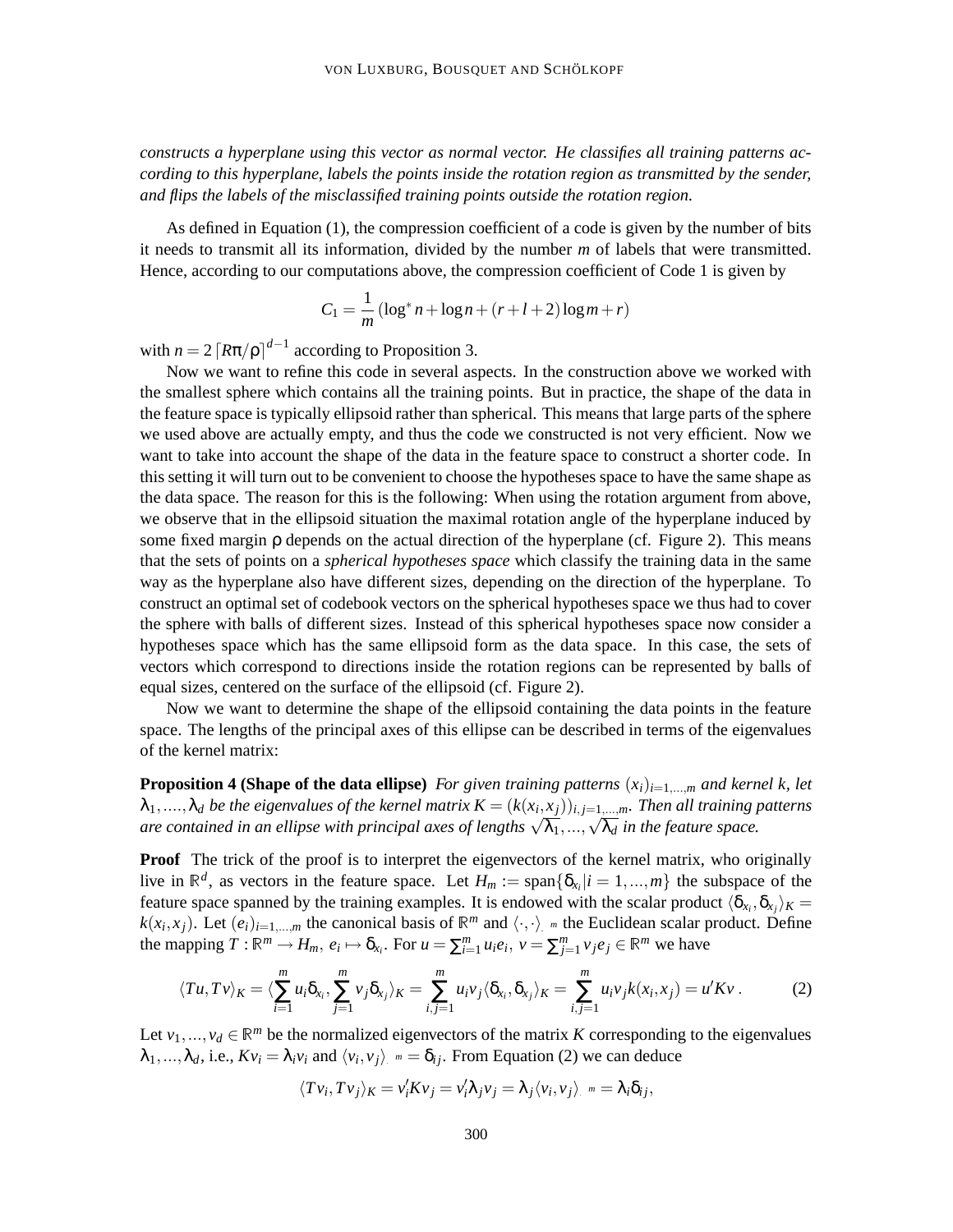

Figure 2: In this figure, the ellipse represents the data domain and the large circle represents a spherical hypotheses space. Consider two hyperplanes  $H_1$  and  $H_2$  with equal margin. The balls  $B_1$  resp.  $B_2$  indicate the sets of hypotheses that yield the same classification result as  $H_1$  resp.  $H_2$ . The sizes of those balls depend on the direction of the hyperplane with respect to the ellipse. In the example shown,  $B_1$  is smaller than  $B_2$ , hence  $H_1$  must be coded with higher accuracy than  $H_2$ . Note that if we use the ellipse itself as hypotheses space, we have to consider the balls  $B_1$  and  $B_2'$  which are centered on the surface of the ellipse and have equal size.

in particular  $||Tv_i||_K = \sqrt{\lambda_i}$ . Furthermore we have

$$
\langle \delta_{x_i}, T v_j \rangle_K = \langle \delta_{x_i}, \sum_{l=1}^m (v_j)_l \delta_{x_l} \rangle_K = \sum_{l=1}^m (v_j)_l k(x_i, x_l) = (Kv_j)_i = (\lambda_j v_j)_i = \lambda_j(v_j)_i.
$$

Altogether we can now see that in the feature space, all data points  $\delta_{x_i}$  lie in the ellipse whose principal axes have direction  $Tv_j$  and length  $\sqrt{\lambda_j}$  because the ellipse equation is satisfied:

$$
\sum_{j=1}^d \left( \frac{\langle \delta_{x_i}, \frac{Tv_j}{\|Tv_j\|_K} \rangle_K}{\sqrt{\lambda_j}} \right)^2 = \sum_j ((v_j)_i)^2 \le 1.
$$

Here the last equality follows from the fact that  $\sum_j ((v_j)_i)^2$  is the Euclidean norm of a row vector of the orthonormal matrix containing the eigenvectors  $(v_1, ..., v_d)$ . Г

Now that we know the shape of the ellipse, we have to find out how many balls of radius  $\rho$ we need to cover its surface. As surfaces of ellipses in high dimensions are complicated to deal with, we simplify our calculation. Instead of covering the surface of the ellipse, we will cover the ellipse completely. This means that we use one extra dimension (volume instead of area), but in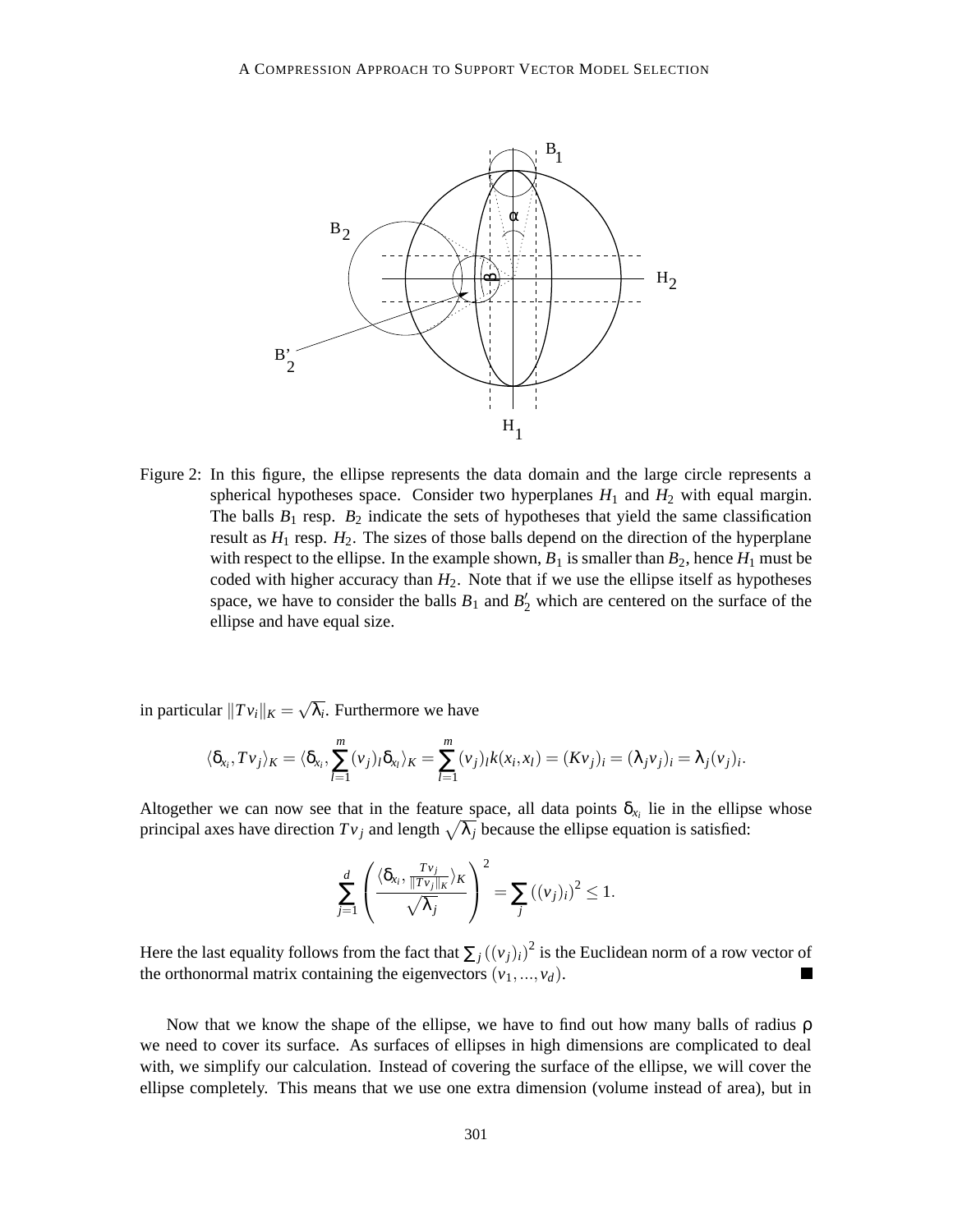high dimensional spaces this does not make much difference, especially if some of the axes are very small. Computing a rough bound on the covering numbers of an ellipse is easy:

**Proposition 5 (Covering numbers of ellipses)** *The number n of balls of radius* ρ *which are required to cover a d-dimensional ellipse with principal axes c*1,..., *c<sup>d</sup> satisfies*

$$
\prod_{i=1}^d \frac{c_i}{\rho} \leq n \leq \prod_{i=1}^d \left\lceil \frac{2c_i}{\rho} \right\rceil.
$$

**Proof** The smallest parallelepiped containing the ellipse has side lengths  $2c_1, ..., 2c_d$  and can be covered with a grid of  $\prod_{i=1}^{d} [2c_i/\rho]$  balls of radius  $\rho$ . This gives an upper bound on the covering number.

To obtain a lower bound we divide the volume of the ellipse by the volume of one single ball. Let  $v_d$  be the volume of a *d*-dimensional unit ball. Then the volume of a *d*-dimensional ball of *radius*  $ρ$  is  $ρ<sup>d</sup>ν<sub>d</sub>$  and the volume of an ellipse with axes  $c_1, ..., c_d$  is given by  $ν<sub>d</sub> ∏_{i=1}^d c_d$ . So we need at least  $\prod_{i=1}^{d} (c_i/\rho)$  balls.

Now we can formulate the refined code:

**Code 2** *This code works analogously to Code 1, the only difference is that sender and receiver work with a covering of the data ellipse instead of a covering of the enclosing sphere.*

The compression coefficient of Code 2 is

$$
C_2 = \frac{1}{m} (\log^* n + \log n + (r + l + 2) \log m + r),
$$

with  $n = \prod_{i=1}^{d} \left[ 2\sqrt{\lambda_i} / \rho \right]$  according to Propositions 4 and 5.

It is interesting to notice that the main complexity term in the compression coefficient is the logarithm of the number of balls needed to cover the region of interest of the hypotheses space. So the shape of the bounds we obtain is very similar to classical bounds based on covering numbers in statistical learning theory. This is not so surprising since we explicitly approximate our hypotheses space by covers, but there is a somewhat deeper connection. Indeed, when we construct our code, we consider all normal vectors in a certain region as equivalent with respect to the labeling they give of the data. This means that we define a metric on the set of possible normal vectors which is related to the induced Hamming distance on the data (that is the natural distance in the "coordinate projections" of our function class on the data). Hence, when we adapt the size of the balls to the direction in hypotheses space (in Figure 2), we actually say that Hamming distance 1 on the data translates into a certain radius. Hence, we are led to build covers in this induced distance which is exactly the distance which is used in classical covering number bounds for classification. So the compression approach gives another motivation, of information theoretic flavor, for considering that the right measure of the capacity of a function class is the metric entropy of its coordinate projections.

Both compression coefficients we derived so far implicitly depend on the dimension *d* of the feature space in which we code the hyperplane. Above we always used  $d = m$  as the solution of an SVM always lives in the subspace spanned by the training examples. But as the solution even lies in the subspace spanned by the support vectors, an easy dimension reduction can be achieved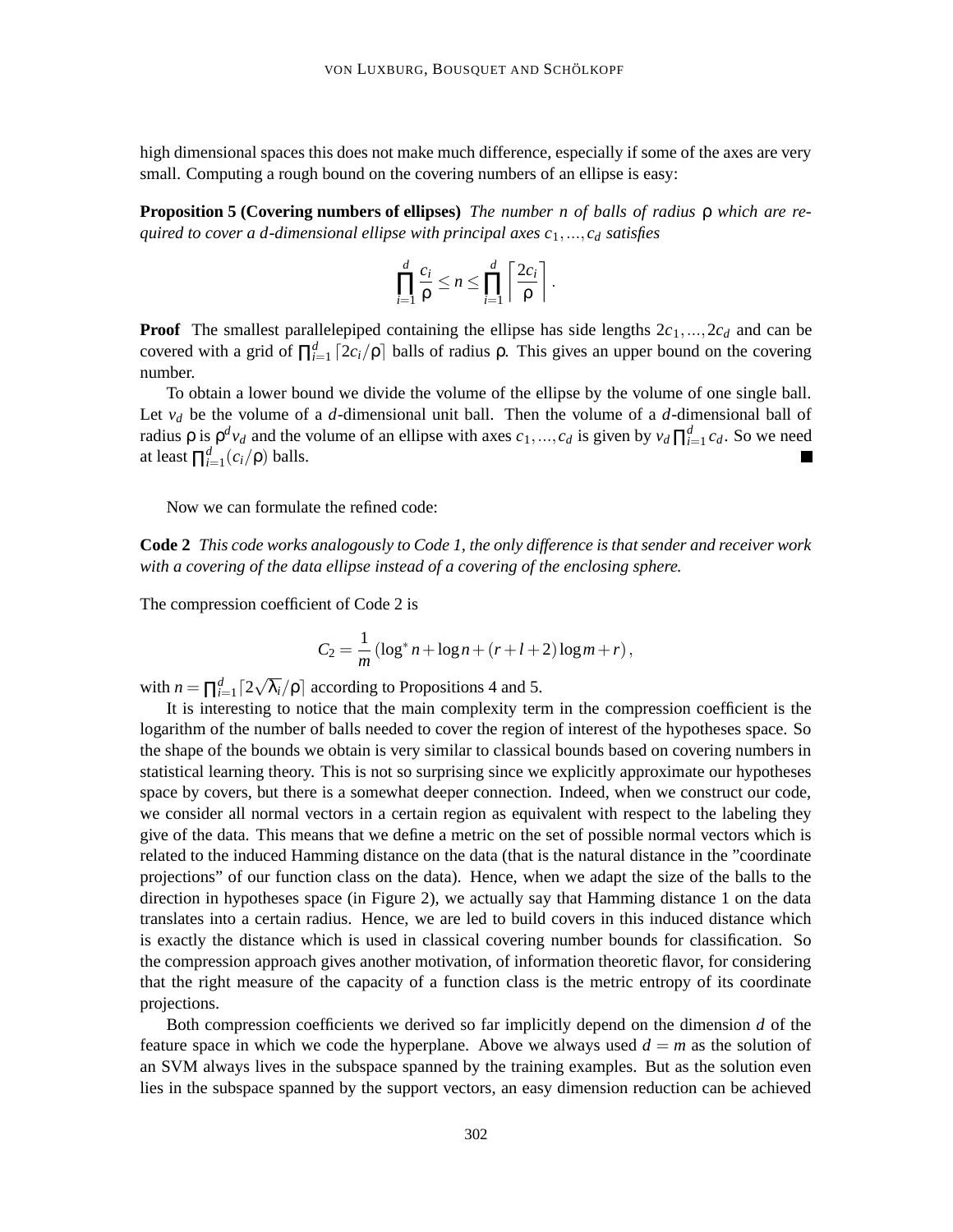by working in this subspace. The procedure then works as follows: the sender trains the SVM and determines the support vectors and the margin ρ. The ellipse that we have to consider now is the ellipse determined by the kernel matrix  $K_{SV}$  restricted to the linear span of the support vectors (cf. notations at the end of Section 1). The reason for this is that we are only interested in what happens if we slightly change the direction of the normal vector *within* the subspace spanned by the support vectors.

To let the receiver know the subspace he is working in, the sender has to transmit which of the training patterns are support vectors. This part of the code will be called *support vector information*. As the number *s* of support vectors is between 0 and *m*, the sender first codes *s* with log*m* bits and then the index *i<sub>s</sub>* of the actual support vectors among the  $\binom{m}{s}$  possibilities with log  $\binom{m}{s}$  bits. So the support vector information can be coded with  $\log m + \log {\binom{m}{s}} \leq (s+1) \log m$  bits. After submitting the information about the support vectors, the code proceeds analogously to Code 2.

**Code 3** *Sender and receiver agree on the training patterns, the kernel, and the procedure of covering an ellipsoid. After training an SVM, the sender transmits*

- *the support vector information*  $((s+1)\log m)$  *bits*),
- *the position of the codebook vector (*log<sup>∗</sup> *n*+log*n bits),*
- *the misclassification information*  $((r+l+2)\log m + r$  *bits* ).

*To decode, the receiver constructs the hypotheses space consisting of the data ellipse projected on the subspace spanned by the support vectors. He covers this ellipse with n balls and chooses the vector representing the normal vector of the hyperplane. Then he labels the training patterns by first projecting them into the subspace and then classifying them according to the hyperplane. Finally, he deals with the misclassified training points as in the codes before.*

The compression coefficient of Code 3 is given as

$$
C_3 = \frac{1}{m} (\log^* n + \log n + (r + l + s + 3) \log m + r),
$$

with  $n \leq \prod_{i=1}^{s} \lceil 2\sqrt{\gamma_i}/\rho \rceil$  according to Propositions 4 and 5. Here  $\gamma_i$  denote the eigenvalues of the restricted kernel matrix *KSV* .

A further dimension reduction can be obtained with the following idea: It has been empirically observed that on most data sets the axes of the data ellipse decrease fast for large dimensions. Once the axis in one direction is very small, we want to discard this dimension by projecting in a lower dimensional subspace using kernel principal component decomposition (cf. Schölkopf and Smola, 2002). A projection *P* will be allowed if the image  $P(\omega)$  of the normal vector  $\omega$  is still within the rotation region induced by the margin  $ρ$ . In this case we construct codebook vectors for  $P(ω)$  in the lower dimensional subspace. We have to make sure that the vector representing  $P(\omega)$  is still contained in the original rotation region.

In more detail, this approach works as follows: First we train the SVM and get the normal vector ω and margin *ρ*. For convenience, we now normalize ω to length *R* by  $ω_0 := \frac{ω}{\vert |ω|}R$ . After normalizing, we know that a vector *v* still lies inside the rotation region if  $\|\omega_0 - v\| \le \rho$ . Now we perform a kernel PCA of the training data in the feature space. For  $d_P \in \{1, ..., m\}$  let *P* be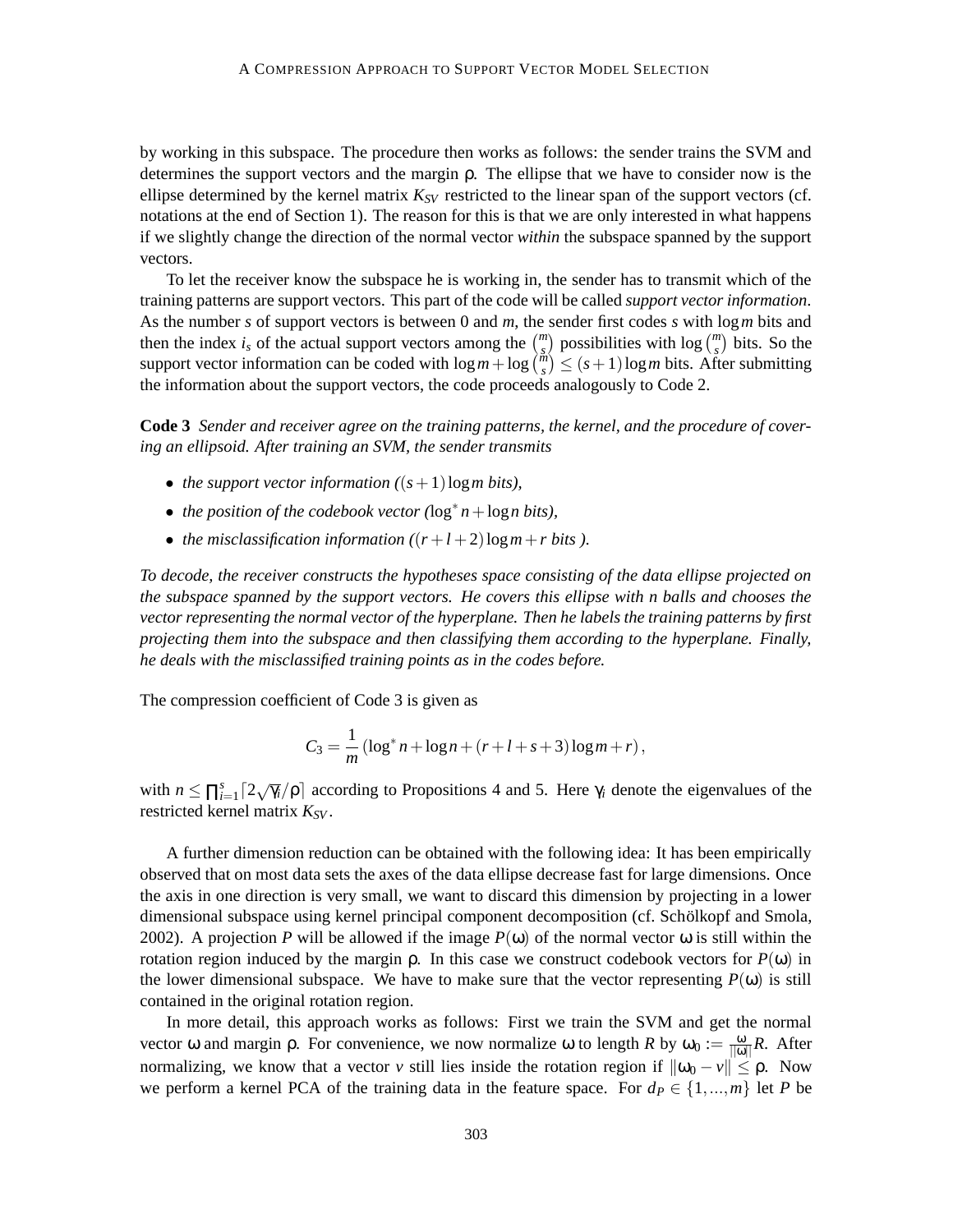the projection on the subspace spanned by the first  $d<sub>P</sub>$  eigenvectors. To determine whether we are allowed to perform projection  $d_P$  we have to check whether  $||P(\omega_0) - \omega_0|| \le \rho$ . If not, the hyperplane corresponding to  $P(\omega_0)$  is not within the rotation region any more, and we are not allowed to make this projection. Otherwise, we are still within the rotation region after projecting  $\omega_0$ , so we can discard the last *m*−*d<sup>P</sup>* dimensions. In this case, we call *P* a *valid* projection. We then can encode the projected normal vector  $P(\omega_0)$  in an  $d_P$ -dimensional subspace. As  $P(\omega_0)$  is not in the center of the rotation region any more, we have to code its direction more precisely now. We have to ensure that the codebook vector *v* for  $P(\omega_0)$  still is in the original rotation region, that is  $\|\nu - \omega_0\| \le \rho$ . Define

$$
c_P:=\frac{1}{\rho}\|\omega_0-P(\omega_0)\|
$$

(note that for a valid projection,  $c_P \in [0,1]$ ), and choose the radius *r* of the covering balls as  $r =$  $\rho \sqrt{1 - c_P^2}$ . Then we have

$$
\|\omega_0 - v\|^2 \le \|\omega_0 - P(\omega_0)\|^2 + \|P(\omega_0) - v\|^2 \le c_P^2 \rho^2 + (1 - c_P^2)\rho^2 = \rho^2.
$$

Thus the codebook vector *v* is still within the allowed distance of  $\omega_0$ .

All in all our procedure now works as follows: The sender trains an SVM. From now on he works in the subspace spanned by the support vectors only. In this subspace, he performs the PCA and determines the smallest  $d<sub>P</sub>$  such that the projection on the subspace of  $d<sub>P</sub>$  dimensions is a valid projection.The principal axes of the ellipse in the subspace are now given by the first *d<sup>P</sup>* eigenvalues of the restricted kernel matrix *KSV* , and we have to construct a covering of this ellipse with covering radius  $r = \rho \sqrt{1 - c_P^2}$ . Then the code proceeds as before. The number  $d_P$  will be called the *projection information* and can be encoded with log*m* bits.

**Code 4** *Sender and receiver agree on the training patterns, the kernel, the procedure of covering ellipsoids, and on how to perform kernel PCA. The sender trains the SVM and chooses a valid projection on some subspace. He transmits*

- *the support vector information*  $((s+1)\log m)$  *bits*),
- *the projection information (*log*m bits),*
- *the position of the codebook vector (*log<sup>∗</sup> *n*+log*n bits),*
- *the misclassification information*  $((r+l+2)\log m + r$  *bits* ).

*To decode, the receiver constructs the hypotheses space consisting of the ellipse in the subspace spanned by the support vectors. Then he performs a PCA in this subspace and projects the hypotheses space on the subspace spanned by the first d<sup>P</sup> principal components. He covers the remaining ellipse with n balls and continues as in the codes before.*

The compression coefficient of this code is given by

$$
C_4 = \frac{1}{m} (\log^* n + \log n + (r + l + s + 4) \log m + r),
$$

with  $n \le \prod_{i=1}^{d_P} \left[2\sqrt{\gamma_i}/(\rho\sqrt{1-c_P^2})\right]$ ,  $c_P$  as described above, and  $\gamma_i$  the eigenvalues of the restricted kernel matrix *KSV* .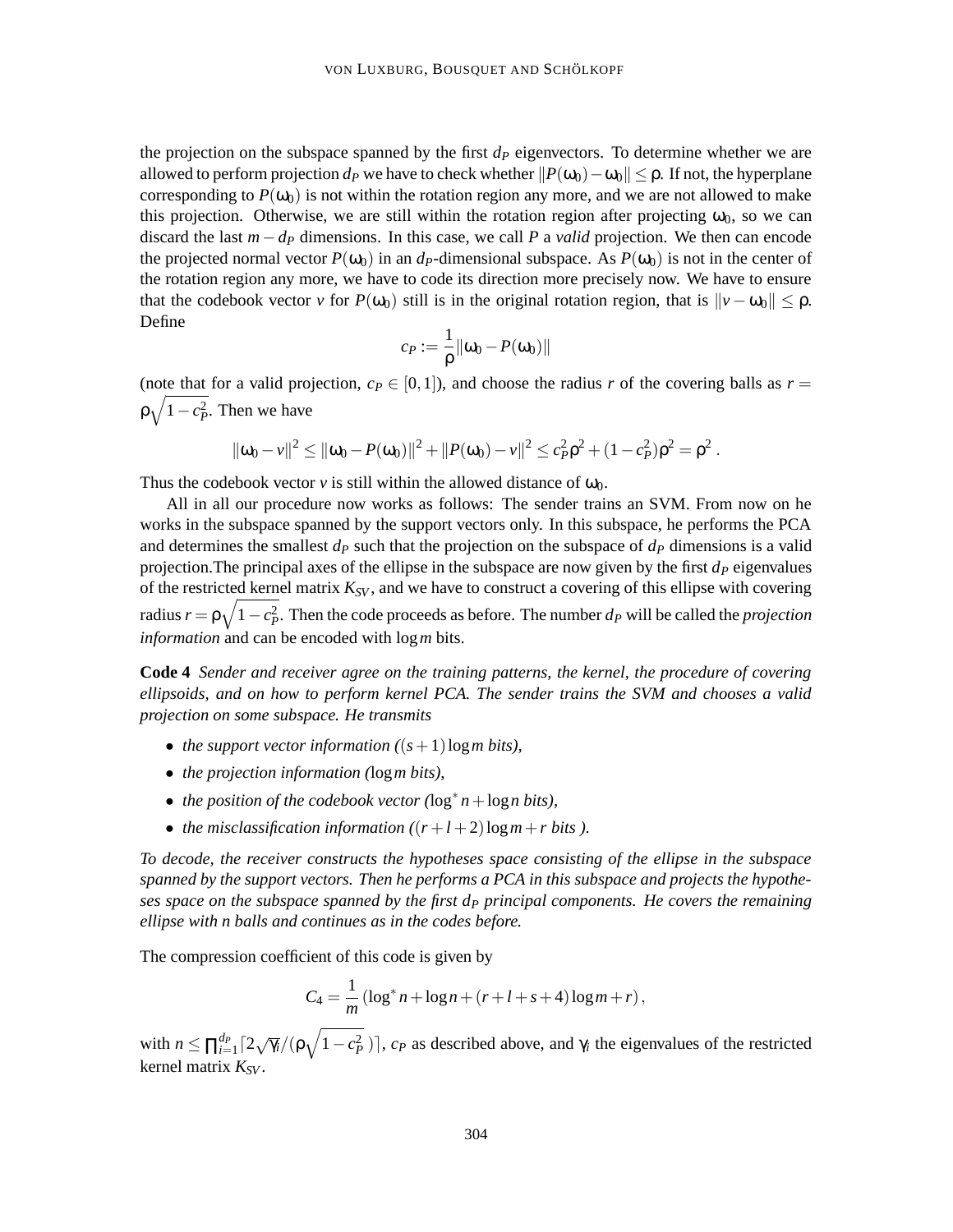So far we always considered codes which use the direction of the hyperplane as hypothesis. A totally different approach is to reduce the data by transmitting support vectors and their labels. Then the receiver can train his own SVM on the support vectors and will get the same result as the sender. Note that in this case, we not only have to transmit which of the vectors are support vectors as in the other codes, but also the labels of the support vectors. On the other hand we have the advantage that we do not have to treat the points inside the rotation region separately as they are support vectors anyway. The misclassification information only consists in the misclassified points which are not support vectors. This simple code works as follows:

**Code 5** *Sender and receiver agree on training patterns and a kernel. The sender sends*

- *the support vector information*  $((s+1)\log m)$  *bits*),
- *the labels of the support vectors (s bits),*
- *the information on the misclassified points outside the rotation region*  $((l + 1) \log m)$  *bits*).

*To decode this information, the receiver trains an SVM with the support vectors as training set. Then he computes the classification result of this SVM for the remaining training patterns and flips the labels of the misclassified non-support vector training points.*

This code has a compression coefficient of

$$
C_5 = \frac{1}{m} \left( \left( s + l + 2 \right) \log m + s \right).
$$

#### **3. Experiments**

To test the utility of the derived compression coefficients for applications, we ran model selection experiments on different artificial and real world data sets. We used all data sets in the benchmark data set repository compiled and explained in detail in Rätsch et al. (2001). The data sets are available at http://ida.first.fraunhofer.de/projects/bench/benchmarks.htm. Most of the data sets in this repository are preprocessed versions of data sets originating from the UCI, Delve, or STATLOG repositories. In particular, all data sets are normalized. The data sets are called banana (5300 points), breast cancer (277 points), diabetis (768 points), flare-solar (1066 points), german (1000 points), heart (2700 points), image (2310 points), ringnorm (7400 points), splice (3175 points), thyroid (215 points), titanic (2201 points), twonorm (7400 points), waveform (5100 points). To be consistent with earlier versions of this manuscript we also used the data sets abalone (4177 points), Wisconsin breast cancer (683 points) from the UCI repository, and the US postal handwritten digits data set (9298 points). In all experiments, we first permuted the whole data set and divided it into as many disjoint training subsets of sample size *m* = 100 or 500 as possible. We centered each training subset in the feature space as described in Section 14.2. of Schölkopf and Smola (2002) and then used it to train soft margin SVMs with Gaussian kernels. The test error was computed on the training subset's complement.

For different choices of the soft margin parameter  $C \in [10^0, ..., 10^5]$  and the kernel width  $\sigma \in [10^{-2}, ..., 10^{3}]$  we computed the compression coefficients and chose the parameters where the compression coefficients were minimal. Note that as we centered the data in the feature space, the radius *R* can be approximately computed as the maximum distance of the centered training points to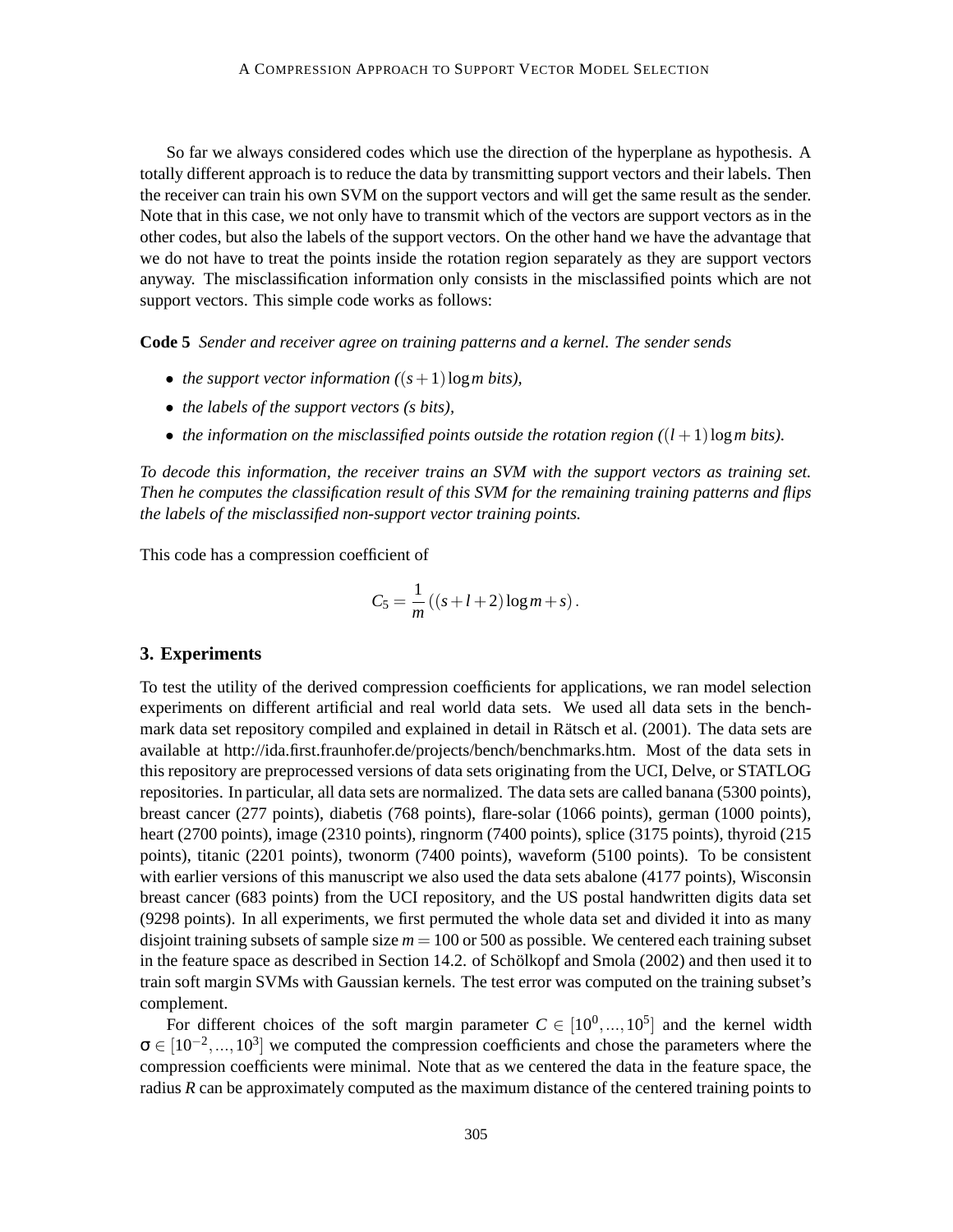the origin. We compared the test errors corresponding to the chosen parameters to the ones obtained by model selection criteria from different generalization bounds. To state those bounds we denote the empirical risk of a classifier by  $R_{emp}$  and the true risk of a classifier by  $R_{true}$ . Note that the definition of the risks varies slightly for the different bounds, for example with respect to the used loss function. We refer to the cited papers for details. The bounds we consider are the following:

• The radius-margin bound of Vapnik (1998). We here cite the version stated in Bartlett and Shawe-Taylor (1999): with probability at least  $1-\delta$ ,

$$
R_{true} \leq R_{emp} + \sqrt{\frac{c}{m} \left(\frac{R^2}{\rho^2} \log^2 m - \log \delta\right)}.
$$

The quantity we compute in the experiments is  $R_{emp} + \sqrt{(R^2 \log m)/(\rho^2 m)}$ .

• The rescaled radius-margin bound of Chapelle and Vapnik (2000). It uses the shape of the training data in the feature space to refine the classical radius margin bound. In this case, the quantity  $R^2/\rho^2$  in the above bound is replaced by

$$
\sum_{k=1}^{m} \lambda_k^2 \max_{i=1,\dots,m} A_{ik}^2 \big( \sum_{j=1,\dots,m} A_{jk} y_j \alpha_j \big)^2,
$$

where *A* is the matrix of the normalized eigenvectors of the kernel matrix  $K$ ,  $\lambda_k$  are the eigenvalues of the kernel matrix, and α the coefficients of the SVM solution.

• The trace bound of Bartlett and Mendelson (2001) which contains the eigenvalues of the kernel matrix: with probability at least  $1-\delta$ ,

$$
R_{true} \leq R_{emp} + Rademacher + \sqrt{\frac{8\ln(2/\delta)}{m}},
$$

where the Rademacher complexity is given by *Rademacher*  $\leq \sum_{i=1}^{m} \sqrt{\lambda_i/m}$ . The quantity we compute in the experiments is Remp +*Rademacher*.

• The compression scheme bound of Floyd and Warmuth (1995) using the sparsity of the SVM solution: with probability at least  $1-\delta$ ,

$$
R_{true} \leq \frac{1}{m-s} \left( \ln \binom{m}{s} + \ln \frac{m^2}{\delta} \right),
$$

where *s* is the number of support vectors. In the experiments we computed the quantity  $\ln{\binom{m}{s}}/(m-s)$ . Note that if  $s = m$  this bound is infinite. We omitted those cases from the plots.

• The sparse margin bound of Herbrich et al. (2000) which uses the size of the margin and the sparsity of the solution: with probability at least  $1-\delta$ ,

$$
R_{true} \leq \frac{1}{m-s} \left( \kappa \ln \frac{em}{\kappa} + \ln \frac{m^2}{\delta} \right),\,
$$

where  $\kappa = \min(\lceil \frac{R^2}{\rho^2} \rceil)$  $\frac{R^2}{R^2} + 1$ , *d* + 1). For our experiments we compute the quantity  $\frac{1}{m-s}$  ( $\kappa \ln \frac{em}{\kappa}$ ). In case  $s = m$  this bound is infinite and we omit those cases from the plots.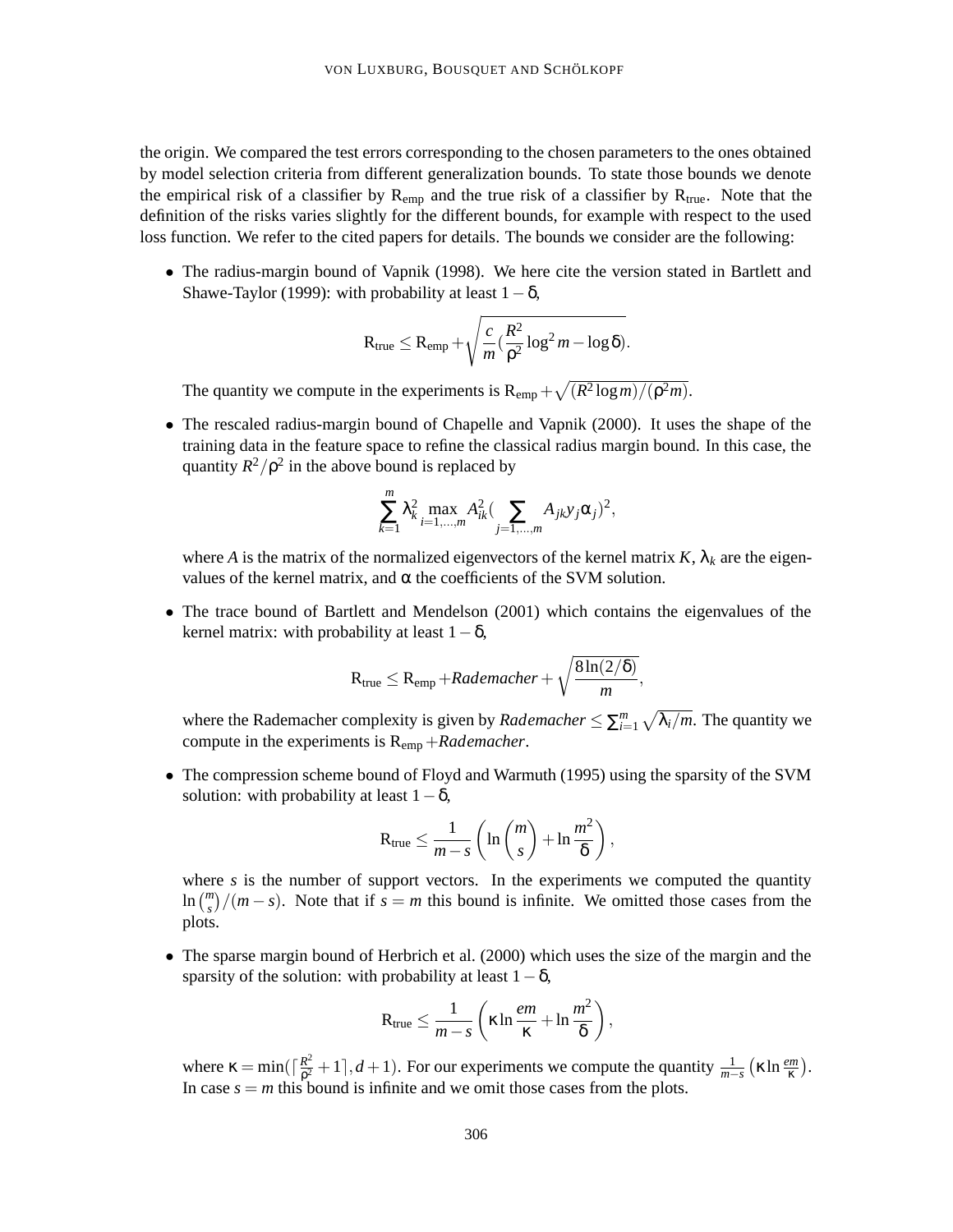• The span estimate of Vapnik and Chapelle (2000), cf. also Opper and Winther (2000). This bound is different from all the other bounds as it estimates the leave-one-out error of the classifier. To achieve this, it bounds for each support vector how much the solution would change if this particular support vector were removed from the training set.

All experimental results shown below were obtained with training set size  $m = 100$ ; the results for  $m = 500$  are comparable. The interested reader can study those results, as well as many more plots which we cannot show here because they would use too much space, on the webpage http://www.kyb.tuebingen.mpg.de/bs/people/ule.

The goal of our first experiment is to use the compression coefficients to select the kernel width σ. In Figure 3 we study which of the five compression coefficients achieves the best results on this task. The plots in this figure were obtained as follows. For each training set, each parameter *C* and each compression coefficient we chose the kernel width  $\sigma$  for which the compression coefficient was minimal. Then we evaluated the test error for the chosen parameters on the test set and computed the mean over all runs on the different training sets. Plotted are the means of these test errors versus parameter C, as well as the means of the minimal true test errors.

We can observe that for nearly all data sets, the compression coefficients  $C_2$ ,  $C_3$ , and  $C_4$  yield better results than the simple coefficients  $C_1$  and  $C_5$ . This can be explained by the fact that  $C_1$ and  $C_5$  only use one part of information (the size of the margin or the number of support vectors, respectively), while the other coefficients combine several parts of information (margin, shape of data, number of support vectors). When we compare coefficients  $C_3$  and  $C_4$  we observe that they have nearly identical values. This indicates that the gain we obtain by projecting into a smaller subspace using kernel PCA is outweighed by the additional information we have to transmit about this projection. As  $C_3$  is simpler to compute, we thus prefer  $C_3$  to  $C_4$ . From now on we want to evaluate the results of the most promising compression coefficients  $C_2$  and  $C_3$ .

In Figure 4 we compare compression coefficients  $C_2$  and  $C_3$  to all the other model selection criteria. The plots were obtained in the same way as the ones above. We see that for most data sets, the performance of  $C_2$  is rather good, and in most cases it is better than  $C_3$ . It performs nearly always comparable or better than the standard bounds, in particular it is nearly always better than the widely-used radius margin bound. Among all bounds,  $C_2$  and the span bound achieve the best results. Comparing those two bounds shows that no one is superior to the other one:  $C_2$  is better than the span bound on five data sets (abalone, banana, diabetis, german, usps), the span bound is better than  $C_2$  on five data sets (image, ringnorm, splice, thyroid, waveform), and they achieve similar results on six data sets (breast-cancer, flare-solar, heart, titanic, twonorm, wisconsin).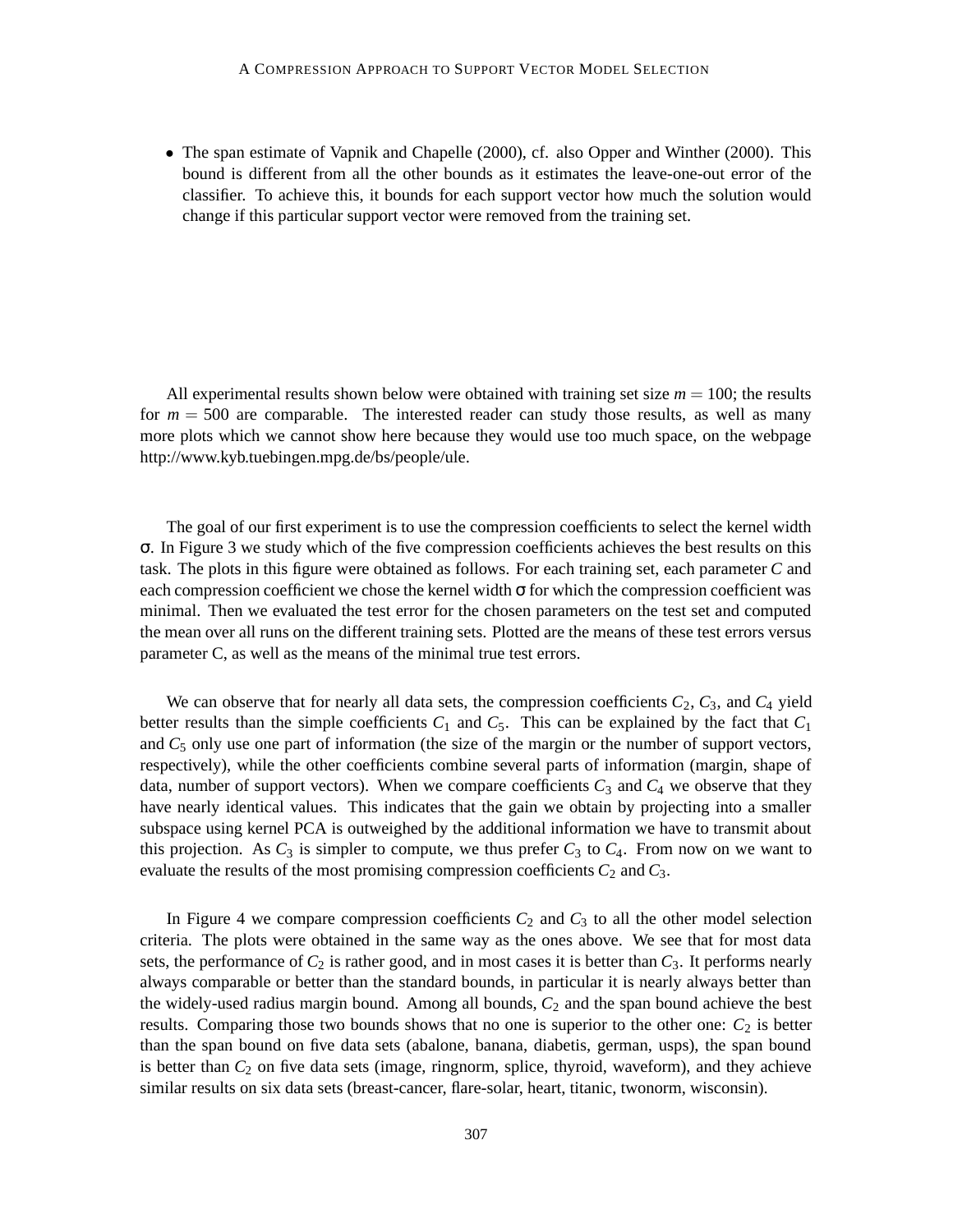

Figure 3: Comparison among the compression coefficients. For each training set, each soft margin parameter *C* and each compression coefficient we chose the kernel width  $\sigma$  for which the compression coefficient was minimal and evaluated the test error for the chosen parameters. Plotted are the mean values of the test errors over the different training sets, as well as the means of the true minimal test errors (this figure is continued on the next page).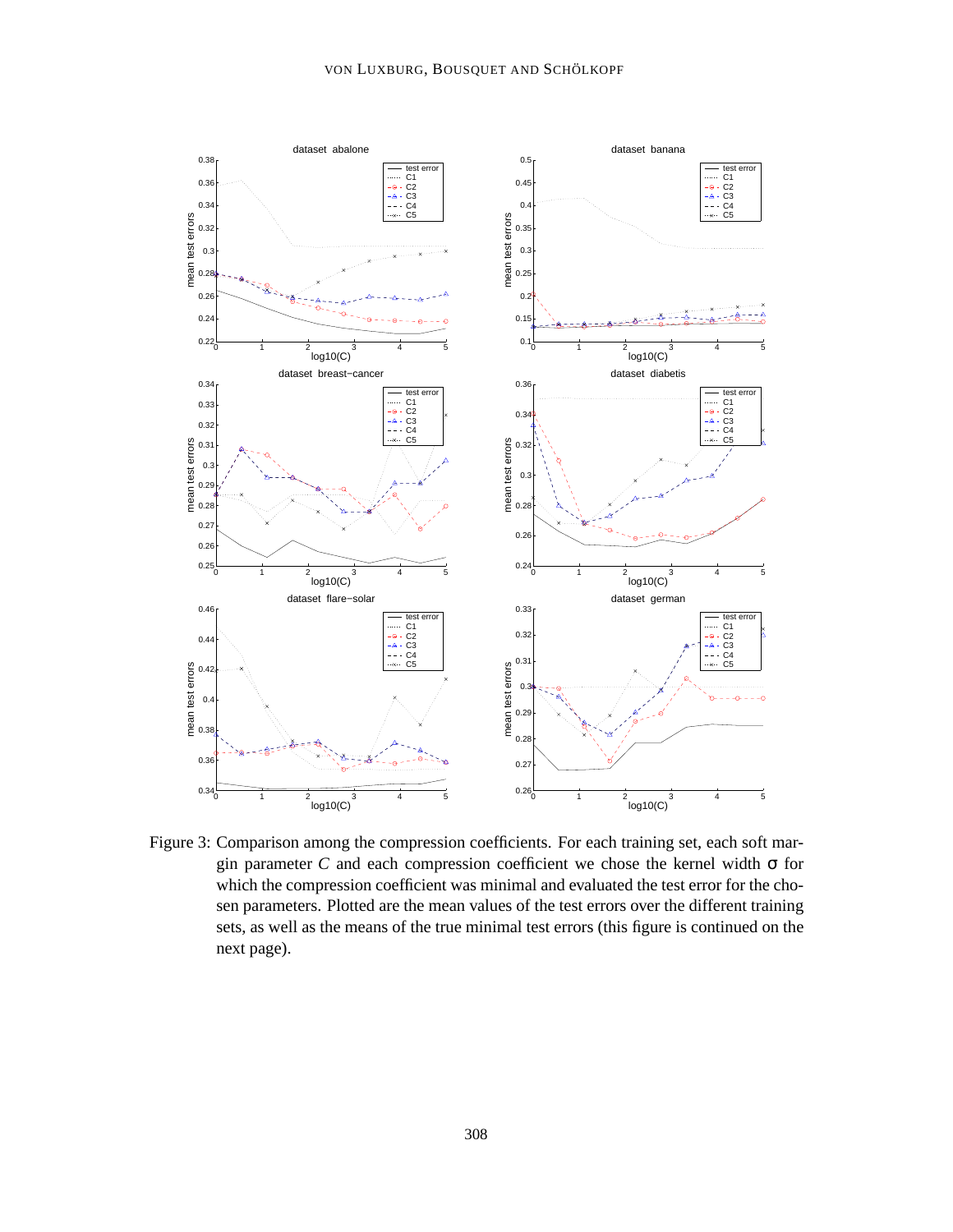

Figure 3, continued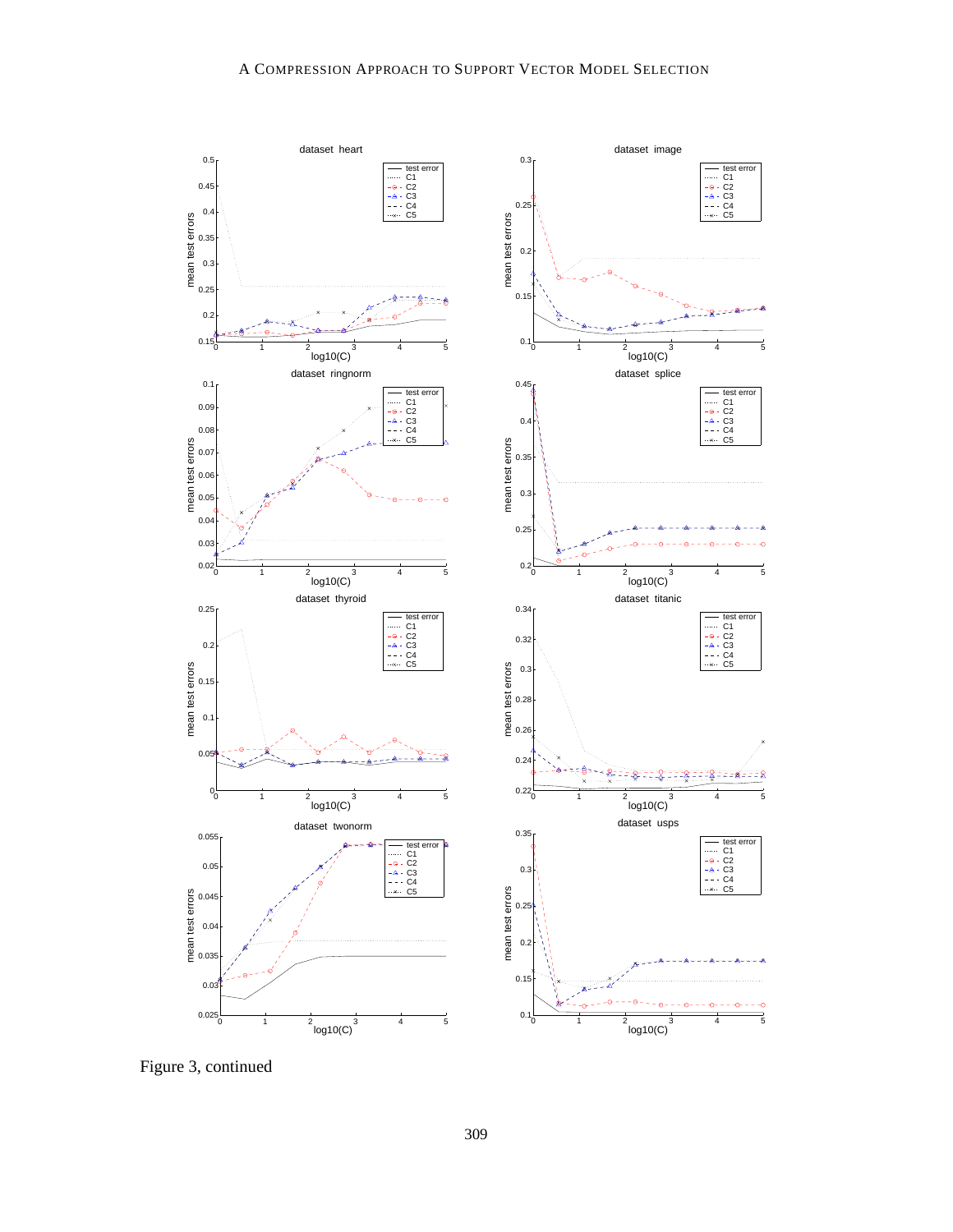

Figure 3, continued



Figure 4: Comparison between  $C_2$ ,  $C_3$ , and the other bounds. For each training set, each soft margin parameter *C* and each bound we chose the kernel width  $\sigma$  for which the bound was minimal and evalutated the test error for the chosen parameters. Plotted are the mean values of the test errors over the different training sets. In the legend we use the abbreviations  $rm = radius$  margin bound,  $rm = rescaled$  radius margin bound, sm  $=$  sparse margin bound, and  $cs =$  compression scheme bound (continued on the next page).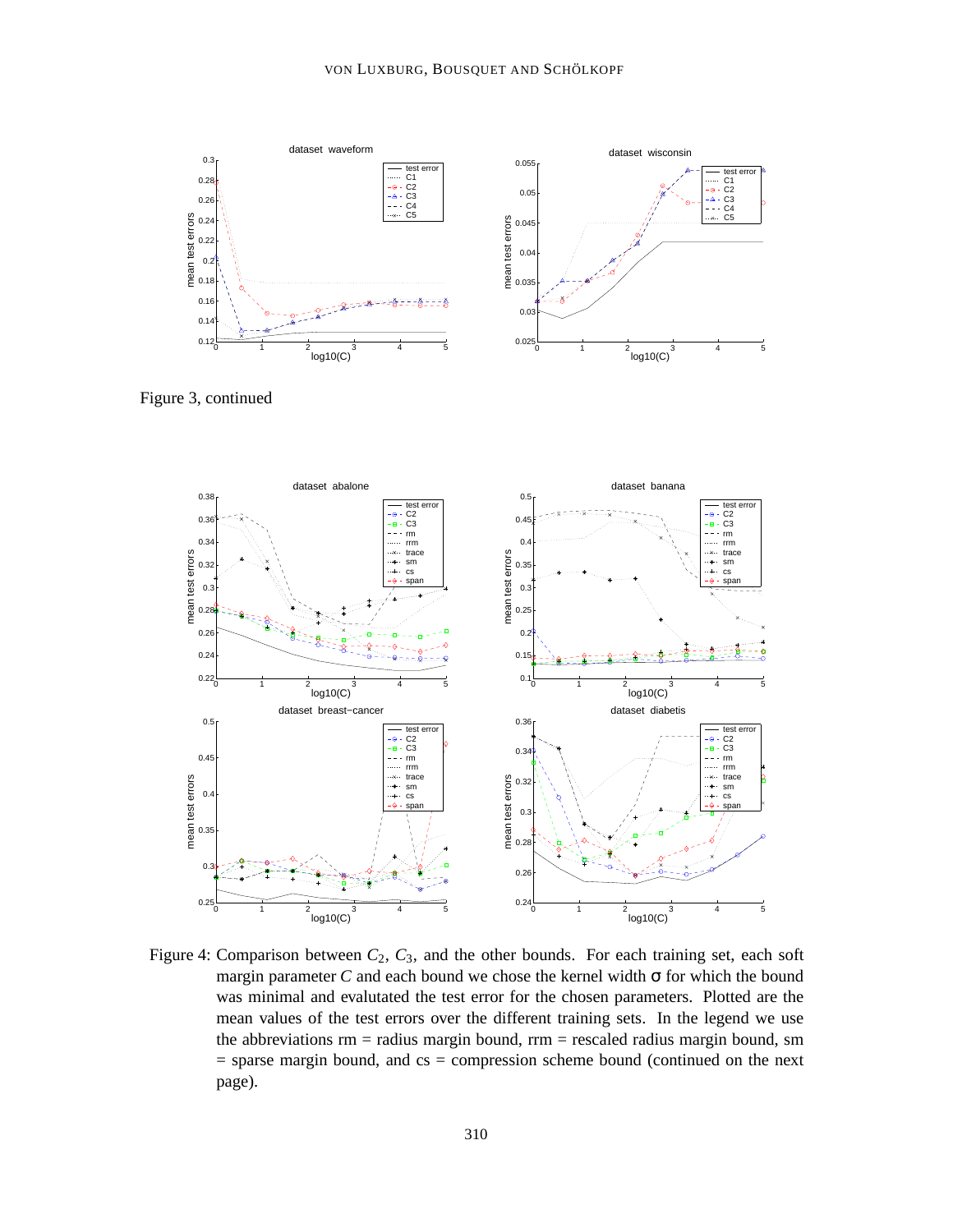

Ò

Figure 4, continued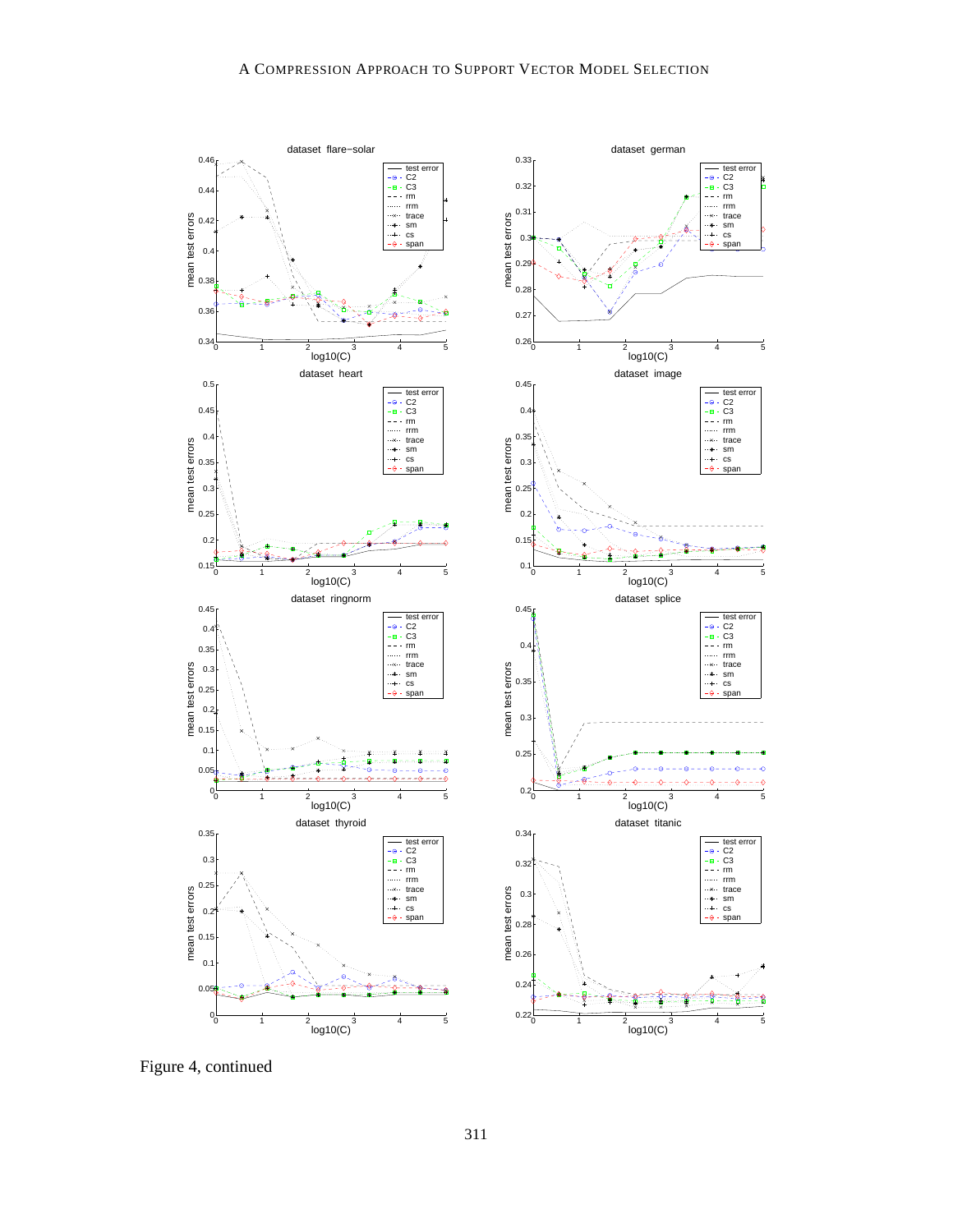

Figure 4, continued

The goal of the next experiment was not only to select the kernel width  $\sigma$ , but to find the best values for the kernel width  $\sigma$  and the soft margin parameter *C* simultaneously. Its results can be seen in Table 1, which was produced as follows. For each training set we chose the parameters σ and *C* for which the respective bounds were minimal, and evaluated the test error for the chosen parameters. Then we computed the means over the different training runs. The first column contains the mean value of the minimal test error. The other columns contain the offset by which the test errors selected by the different bounds are worse than the optimal test error. On most data sets, the radius margin bound, the rescaled radius margin bound, and the sparse margin bound perform rather poorly. Often their results are worse than those of the other bounds by one order of magnitude. Among the other bounds,  $C_2$  and the span bound are the two superior bounds. Between those two bounds, there is a tendency towards the span bound in this experiment:  $C_2$  beats the span bound on 6 data sets, the span bound beats  $C_2$  on 10 data sets. Thus  $C_2$  does not perform as good as the span bound, but it gets close.

To explain the good performance of the compression coefficients we now want to analyze their properties in more detail. As the compression coefficients are a sum of several terms it is a natural question which of the terms has the largest influence on the actual value of the sum. To answer this question we look at Figure 5, where we plotted the different parts of  $C_3$ : the term  $(s+1)$ log*m* cor-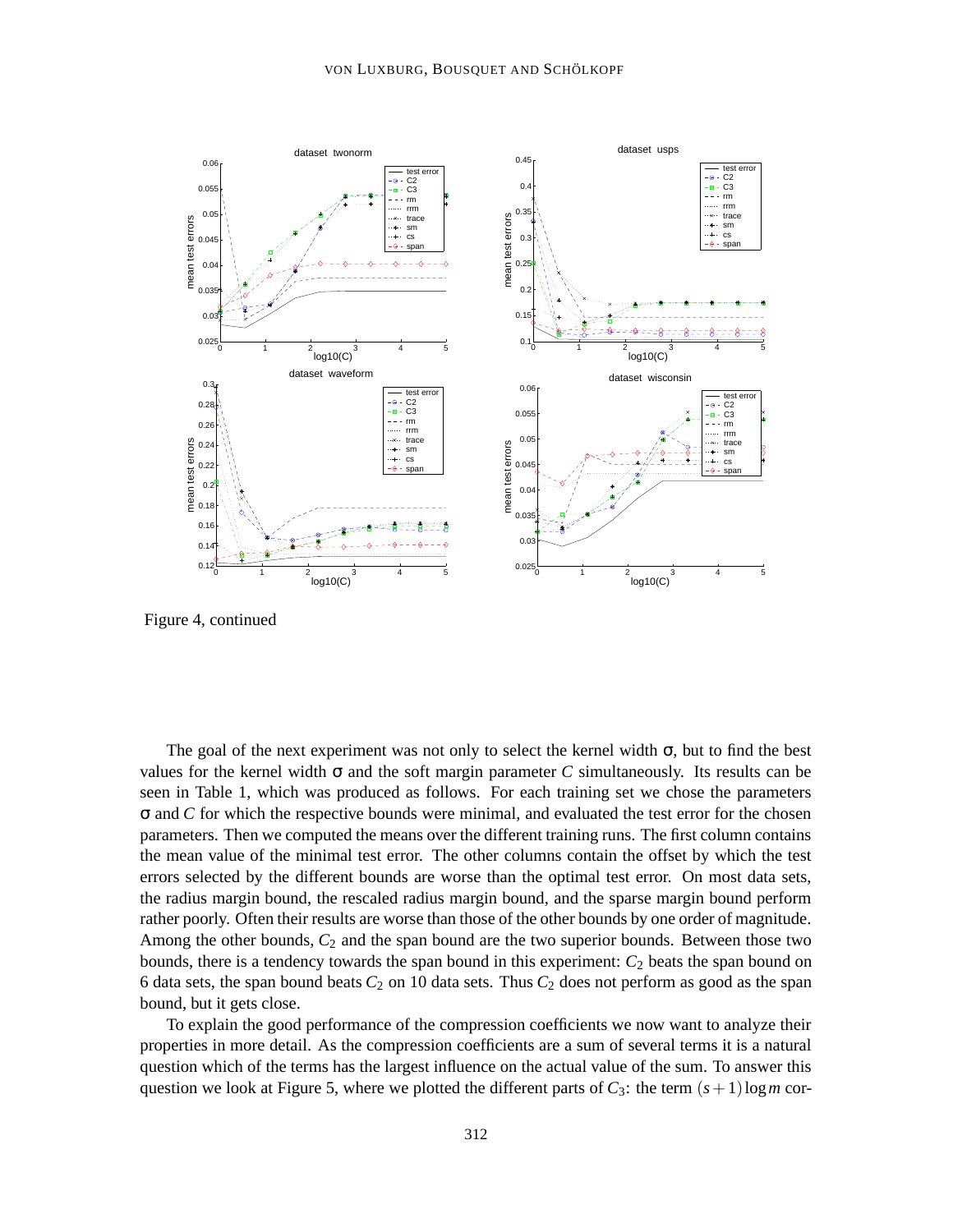| data set      | test error | $C_2$ | $C_3$ | span  | rm    | rrm   | trace | sm    | $\mathbf{c}\mathbf{s}$ |
|---------------|------------|-------|-------|-------|-------|-------|-------|-------|------------------------|
| abalone       | 0.224      | 0.017 | 0.036 | 0.029 | 0.137 | 0.134 | 0.012 | 0.084 | 0.072                  |
| banana        | 0.124      | 0.021 | 0.024 | 0.020 | 0.347 | 0.278 | 0.141 | 0.202 | 0.047                  |
| breast-cancer | 0.251      | 0.062 | 0.065 | 0.209 | 0.034 | 0.034 | 0.028 | 0.034 | 0.042                  |
| diabetis      | 0.247      | 0.012 | 0.049 | 0.025 | 0.103 | 0.103 | 0.059 | 0.103 | 0.080                  |
| flare-solar   | 0.339      | 0.026 | 0.027 | 0.020 | 0.120 | 0.110 | 0.030 | 0.101 | 0.101                  |
| german        | 0.263      | 0.037 | 0.042 | 0.026 | 0.037 | 0.037 | 0.060 | 0.037 | 0.044                  |
| heart         | 0.156      | 0.015 | 0.015 | 0.021 | 0.303 | 0.168 | 0.071 | 0.159 | 0.053                  |
| image         | 0.105      | 0.074 | 0.028 | 0.023 | 0.275 | 0.235 | 0.031 | 0.183 | 0.028                  |
| ringnorm      | 0.021      | 0.054 | 0.052 | 0.007 | 0.405 | 0.017 | 0.075 | 0.178 | 0.068                  |
| splice        | 0.198      | 0.039 | 0.053 | 0.016 | 0.249 | 0.035 | 0.054 | 0.084 | 0.053                  |
| thyroid       | 0.026      | 0.030 | 0.017 | 0.026 | 0.178 | 0.178 | 0.022 | 0.178 | 0.017                  |
| titanic       | 0.220      | 0.010 | 0.010 | 0.012 | 0.103 | 0.103 | 0.008 | 0.065 | 0.041                  |
| twonorm       | 0.027      | 0.016 | 0.026 | 0.007 | 0.029 | 0.006 | 0.027 | 0.009 | 0.026                  |
| usps          | 0.103      | 0.075 | 0.071 | 0.020 | 0.278 | 0.141 | 0.072 | 0.190 | 0.072                  |
| waveform      | 0.118      | 0.047 | 0.040 | 0.019 | 0.179 | 0.120 | 0.045 | 0.179 | 0.042                  |
| wisconsin     | 0.028      | 0.007 | 0.011 | 0.015 | 0.006 | 0.013 | 0.027 | 0.005 | 0.008                  |

Table 1: Model selection results for selecting the kernel width σ and the soft margin parameter *C* simultaneously. For each training set and each bound we chose the parameters σ and *C* for which the bound was minimal, and evaluated the test error for the chosen parameters. Shown are the mean values of the test errors over the different training sets. The first column contains the value of the test error. The other columns contain the offset by which the test errors achieved by the different bounds are worse than the optimal test error.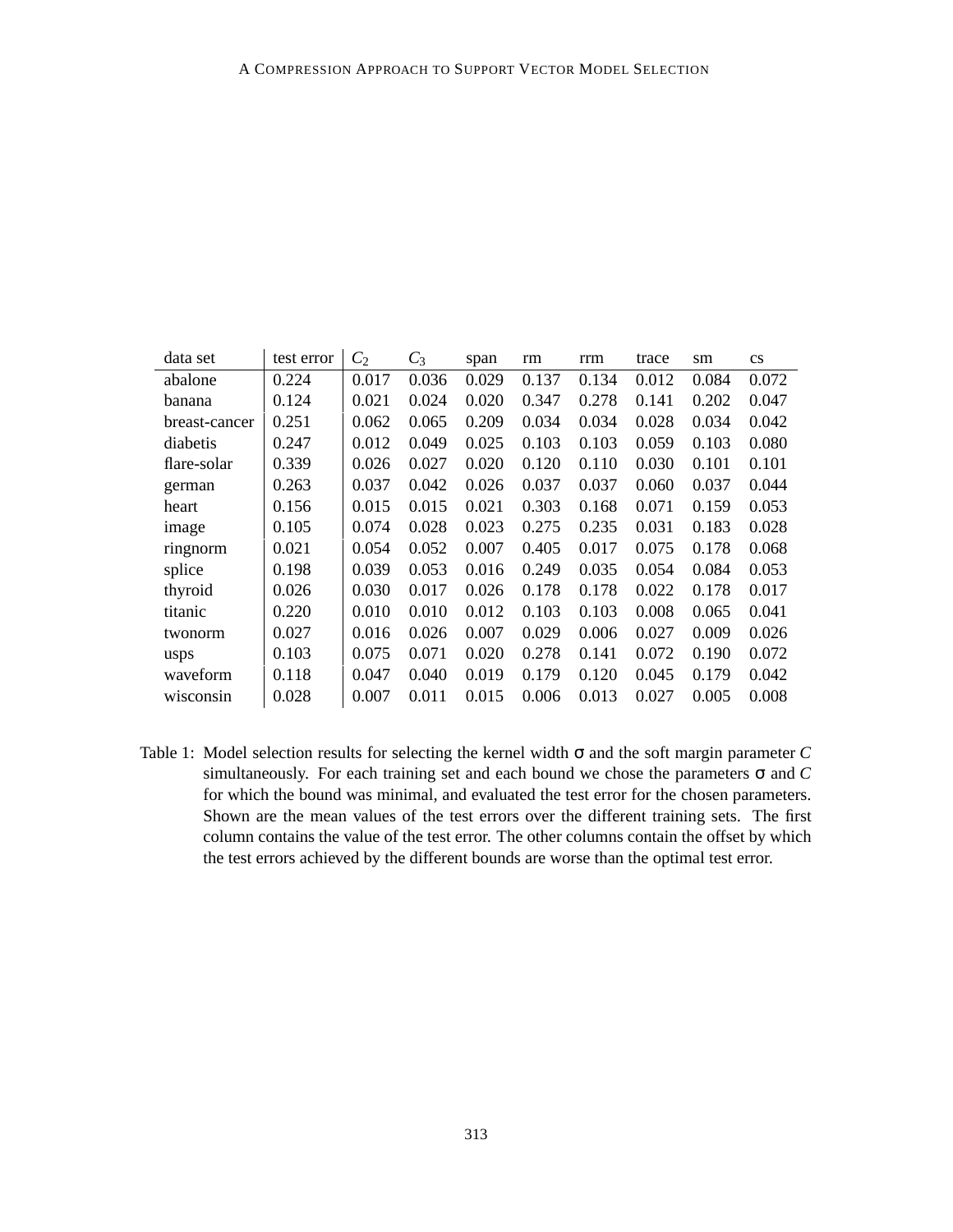responding to the support vector information, the term  $\log^* n + \log n$  corresponding to the position of the codebook vector, the term  $(r+1)\log m + r$  corresponding to the points inside the rotation region, and the term  $(l+1)\log m$  corresponding to the information on the misclassified points outside the rotation region. For each fixed soft margin parameter  $C$  we chose the kernel width  $\sigma$  where the value of the compression coefficient  $C_3$  is minimal. For this value of  $\sigma$ , we plotted the means of the different terms. Here we only show the plots for compression coefficient  $C_3$  (as  $C_3$  has more different terms than  $C_2$ ) on the first six data sets (in alphabetical order). The plots on the other data sets, as well as the plots for  $C_2$ , are very similar to the ones we show. We find that all terms (except the term "misclass. inside" which is negligible) are of the same order of magnitude, with no term consistently dominating the other ones. This behavior is attractive as it shows that all different parts of information have substantial influence on the value of the compression coefficient.

Finally we want to study the shapes of the curves of the different bounds. As we use the values of the bounds to predict the qualitative behavior of the test error it is important that the shapes of the bounds' curves are similar to the shape of the test error curve. In Figure 6 we plot those shapes for the compression coefficients  $C_2$ ,  $C_3$ , and the other bounds versus the kernel width  $\sigma$ . We show the plots for every second value of *C* (to cover the whole range of values of *C* we used) and for the first six data sets (in alphabetical order). First of all we can observe that the value of the compression coefficient is often larger than 1. This is also the case for several of the other bounds, and is due to the fact that most bounds only yield nontrivial results for very large sample sizes. This need not be a problem for applications as we use the bounds to predict the qualitative behavior of the test error, not the quantitative one. Secondly, the compression scheme and the sparse margin bound suffer from the fact that they only attain finite values when the number of support vectors is smaller than the number of training vectors. Among all bounds, only  $C_2$ ,  $C_3$  and the span bound seem to be able to predict the shape of the test error curve.

The main conclusions we can draw from all experimental results is that in all three tasks (predicting the shape of the test error curve, choosing parameter  $\sigma$ , choosing parameters  $\sigma$  and *C*) the span bound and compression coefficient  $C_2$  have the best performance among all bounds, where none of the two bounds is clearly superior to the other one. The latter fact is also remarkable for the following reason. All considered bounds apart from the span bound use the capacity of the model class to bound the expected risk of the classifier. The span bound on the other hand is a clever way of computing an upper bound on the leave-one-out error of the classifier, which is known to be an almost unbiased estimator of the true risk. Thus the methods by which those bounds are derived are intrinsically different. Our results now show that the bounds derived by studying the size of the model class can achieve results in practice that are comparable to using the state of the art span bound.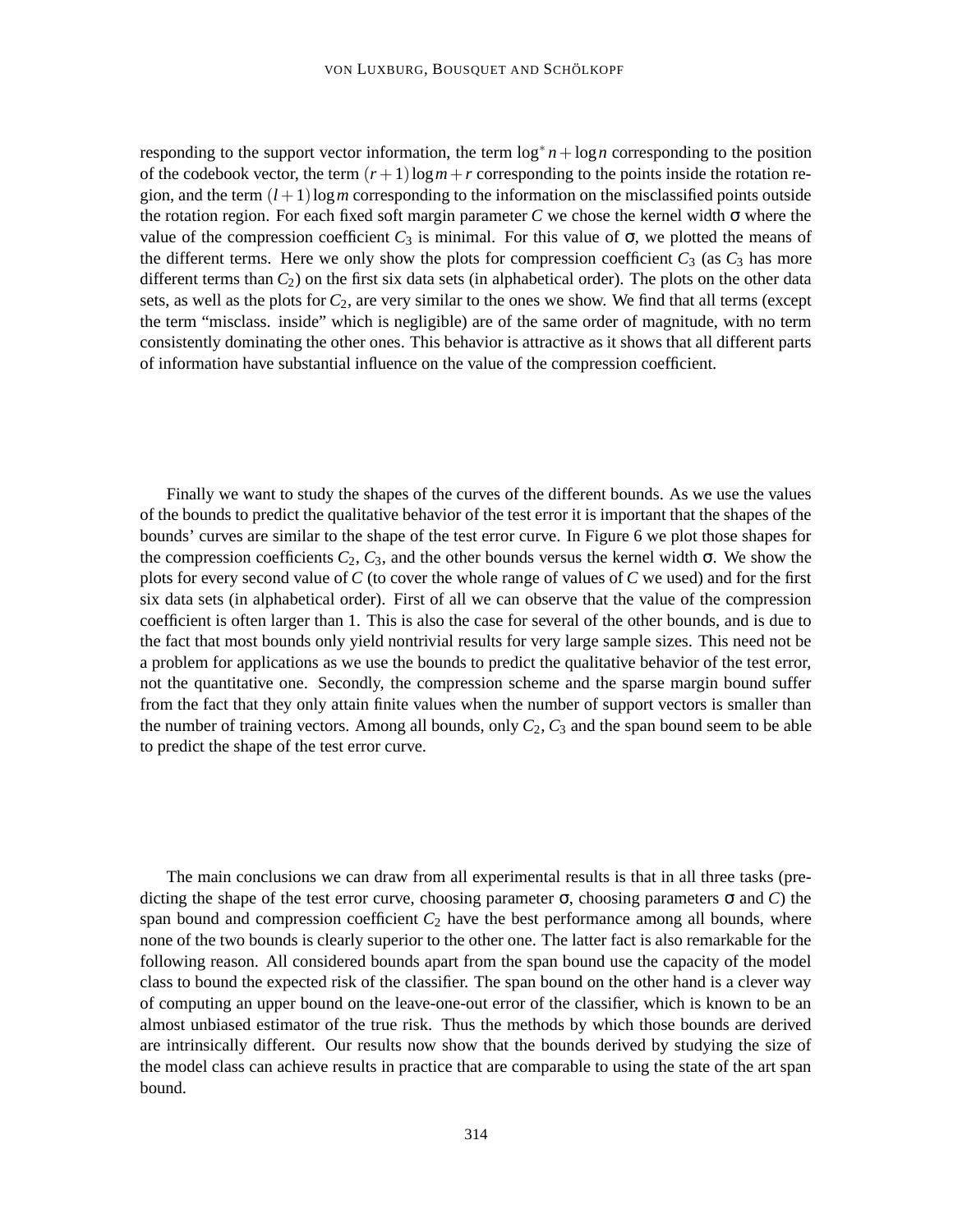

Figure 5. Here we study the relationship between the different components of  $C_3$ . We plot the lengths of the codes for the support vector information ("sv info"), the position of the codebook vector ("codebook"), the information on the points inside the rotation region ("misclass. inside"), and the information about the misclassified points outside the rotation region ("misclass. outside").

## **4. Conclusions**

We derived five compression coefficients for SVMs which combine information on the geometry of the training data in the feature space with information about geometry and sparsity of the classifier. In our model selection experiments it turned out that the compression coefficients can be readily used to predict the parameters where the test error is small. Our favorite compression coefficient is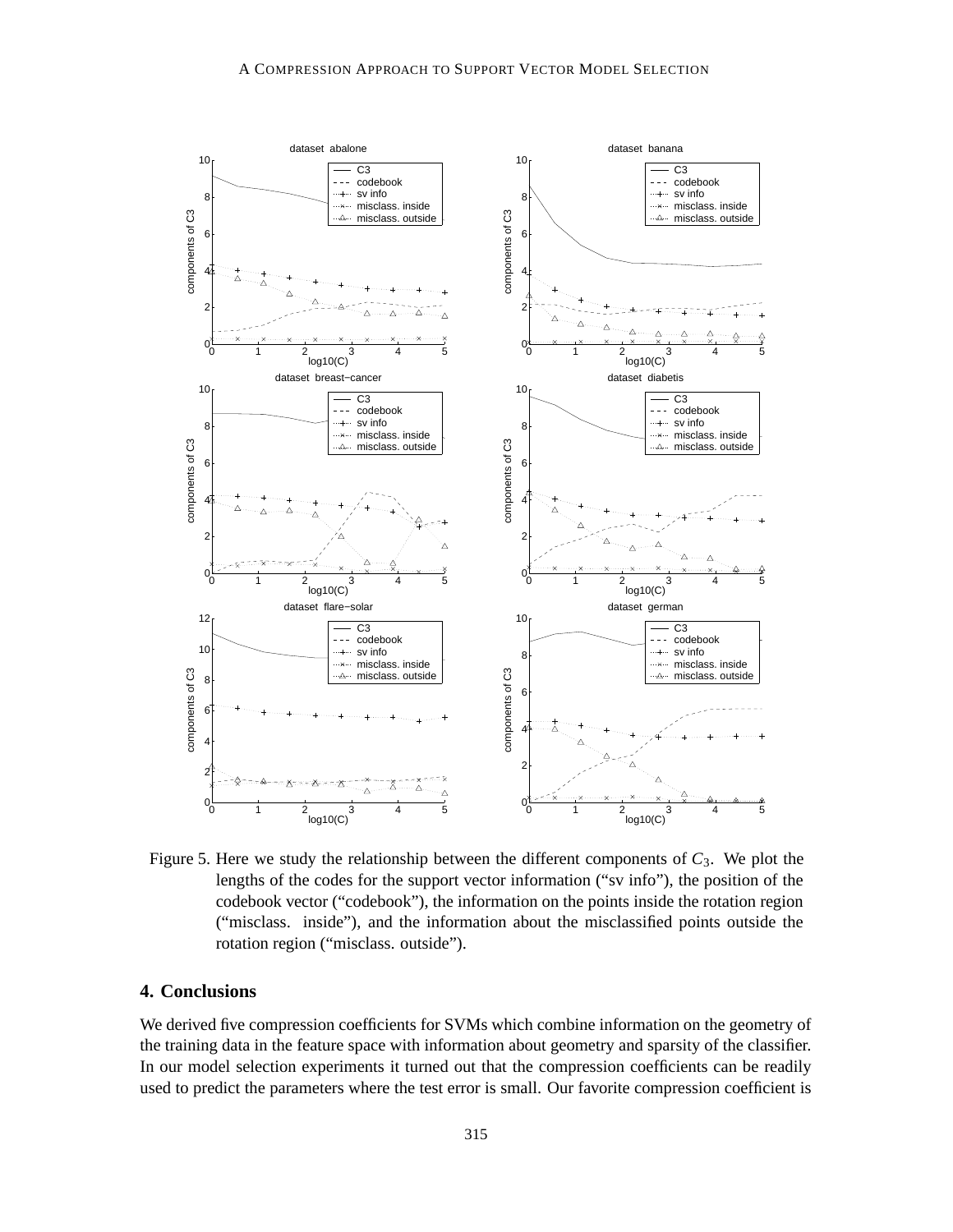*C*<sup>2</sup> because it is easy to compute and yields good results in the experiments. The results it achieves are comparable to those of the state of the art span bound. The theoretical justification for using compression coefficients are the generalization bounds we cited in Section 2. They were proved in an abstract coding theoretic setting. We now derived methods to apply these bounds in practical applications. This shows that the connection between information theory and learning can be exploited in every-day machine learning applications.

## **Acknowledgements**

We thank the anonymous reviewers for comments that significantly improved the quality of the manuscript.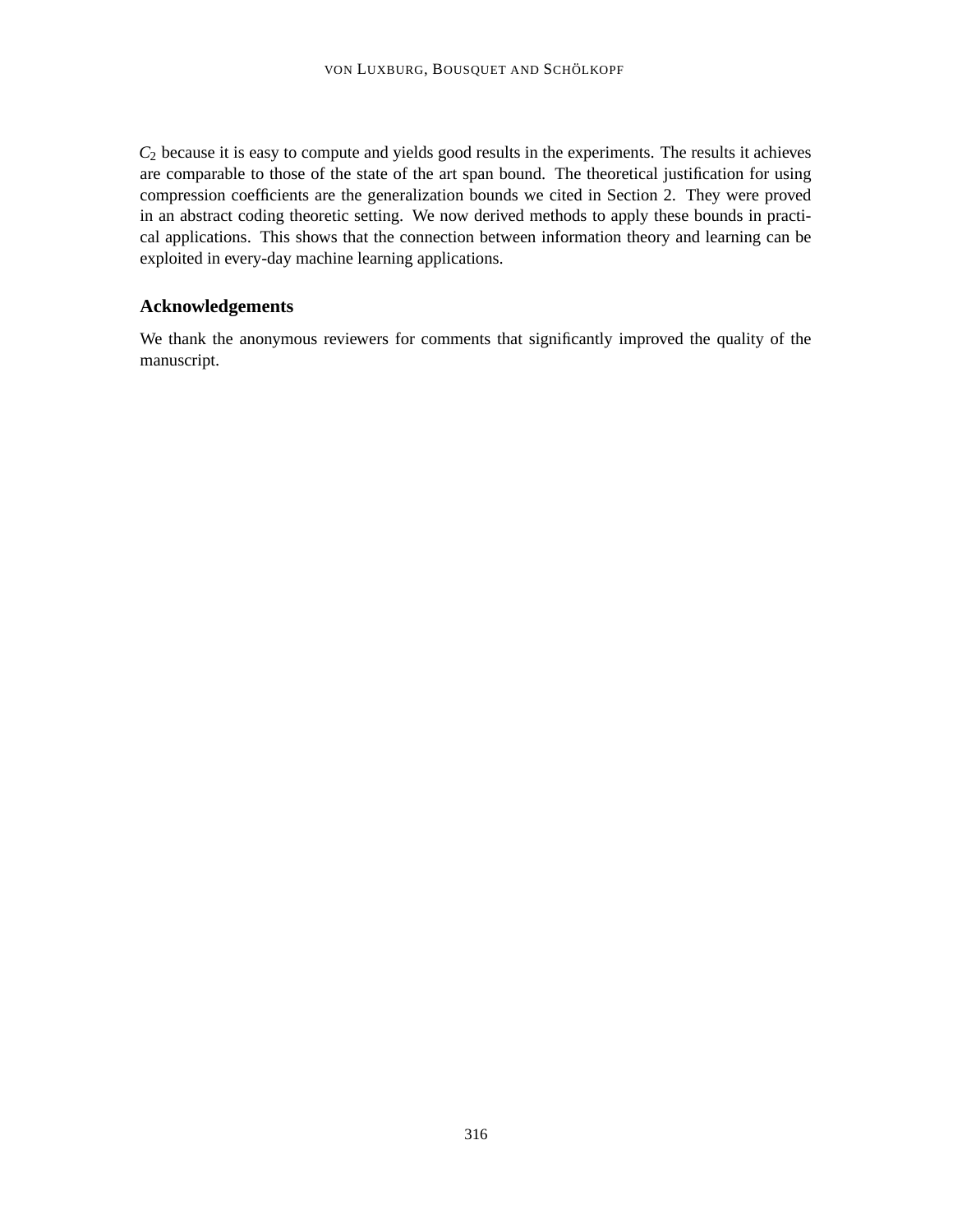

Figure 6: Shapes of curves. Plotted are the mean values of the bounds themselves over the different training runs versus the kernel width  $\sigma$ , for fixed values of the soft margin parameter *C*.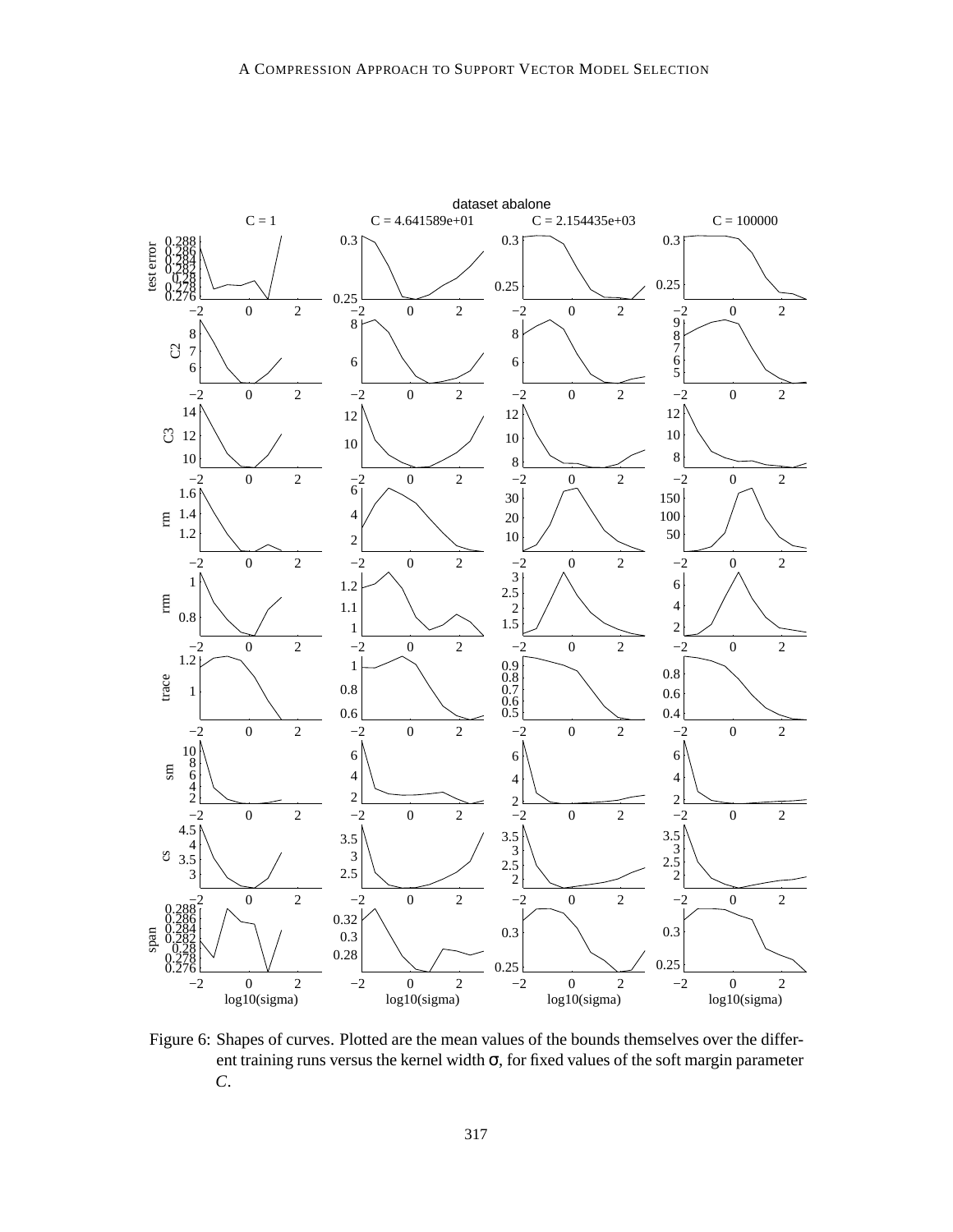

Figure 6, continued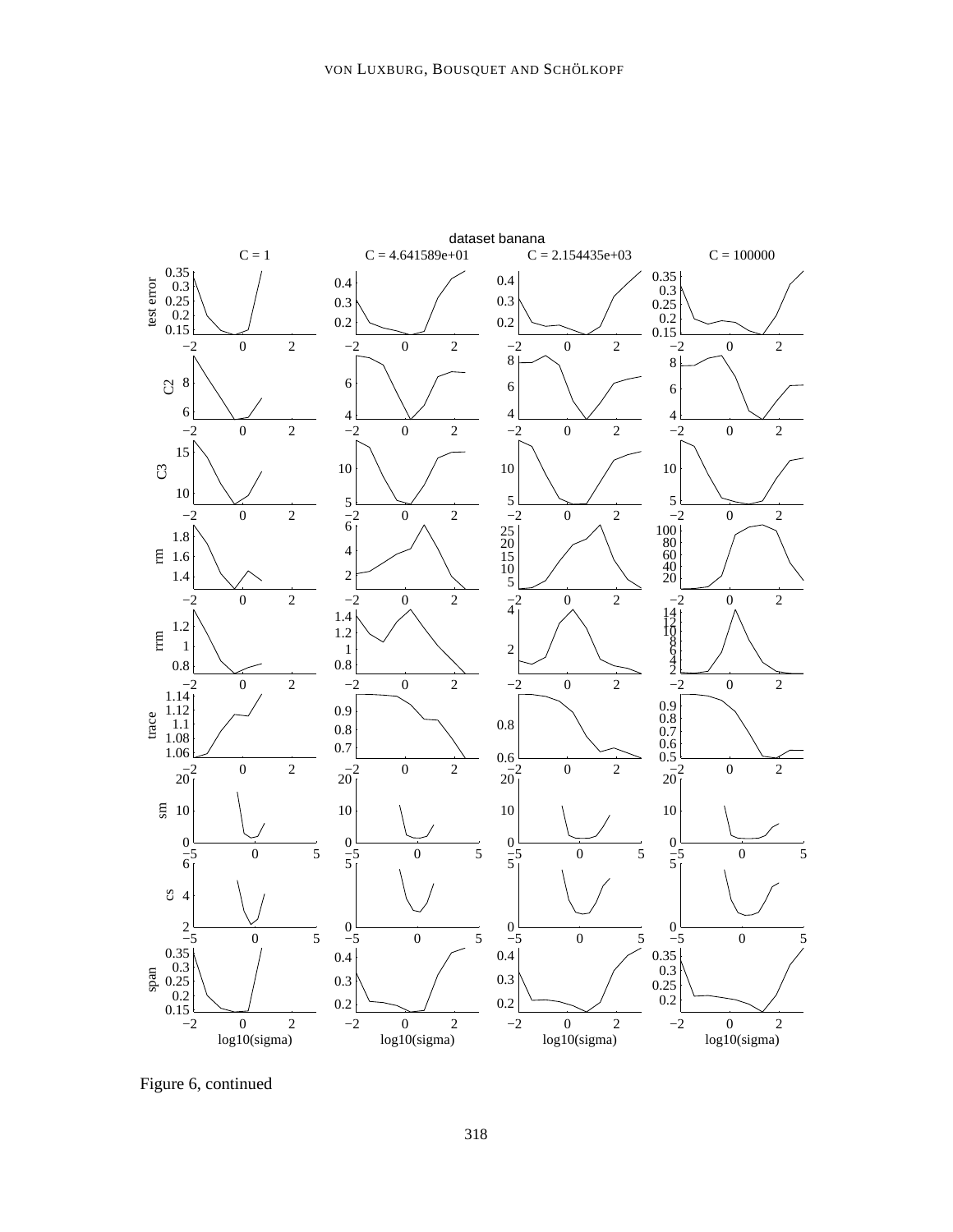

Figure 6, continued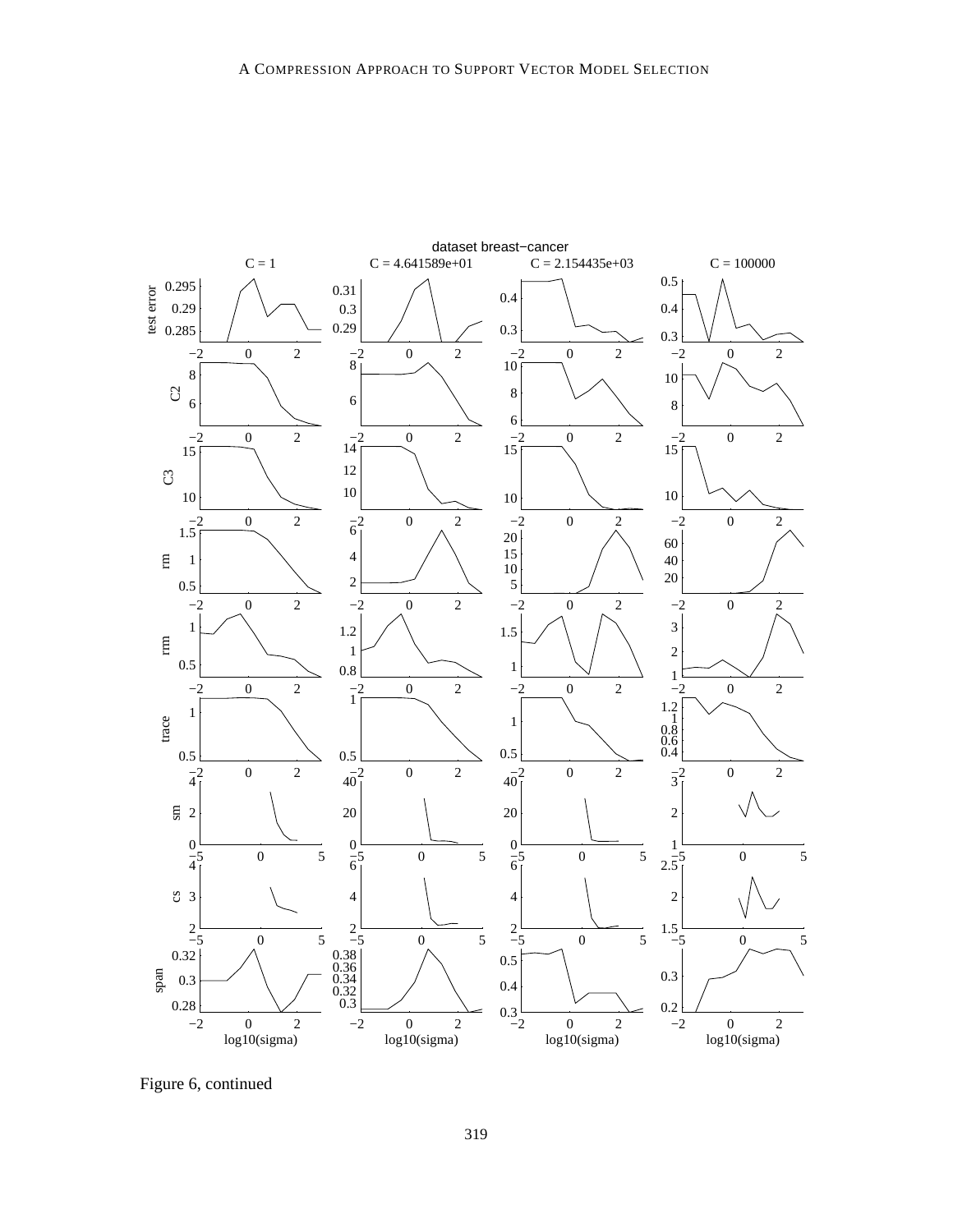

Figure 6, continued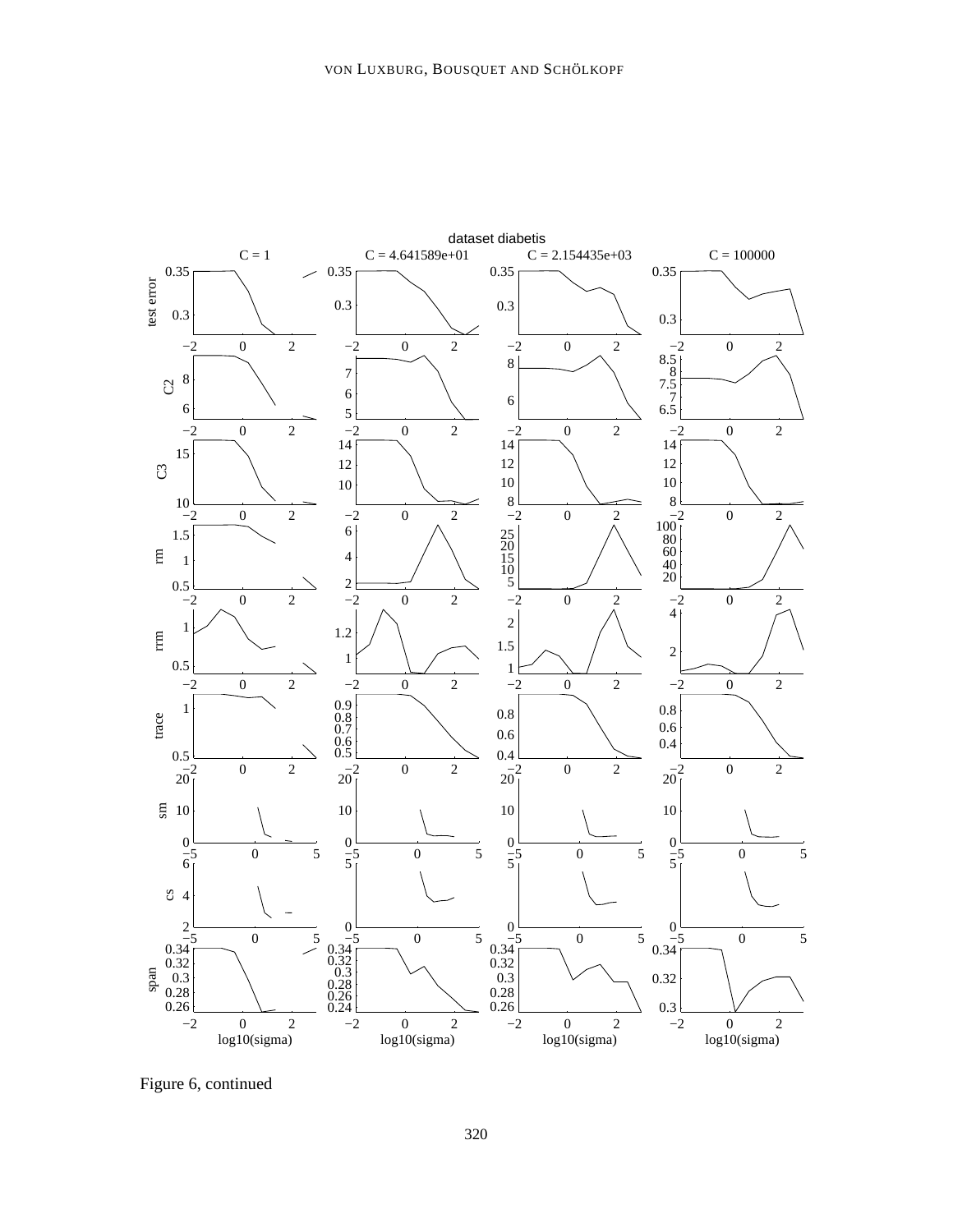

Figure 6, continued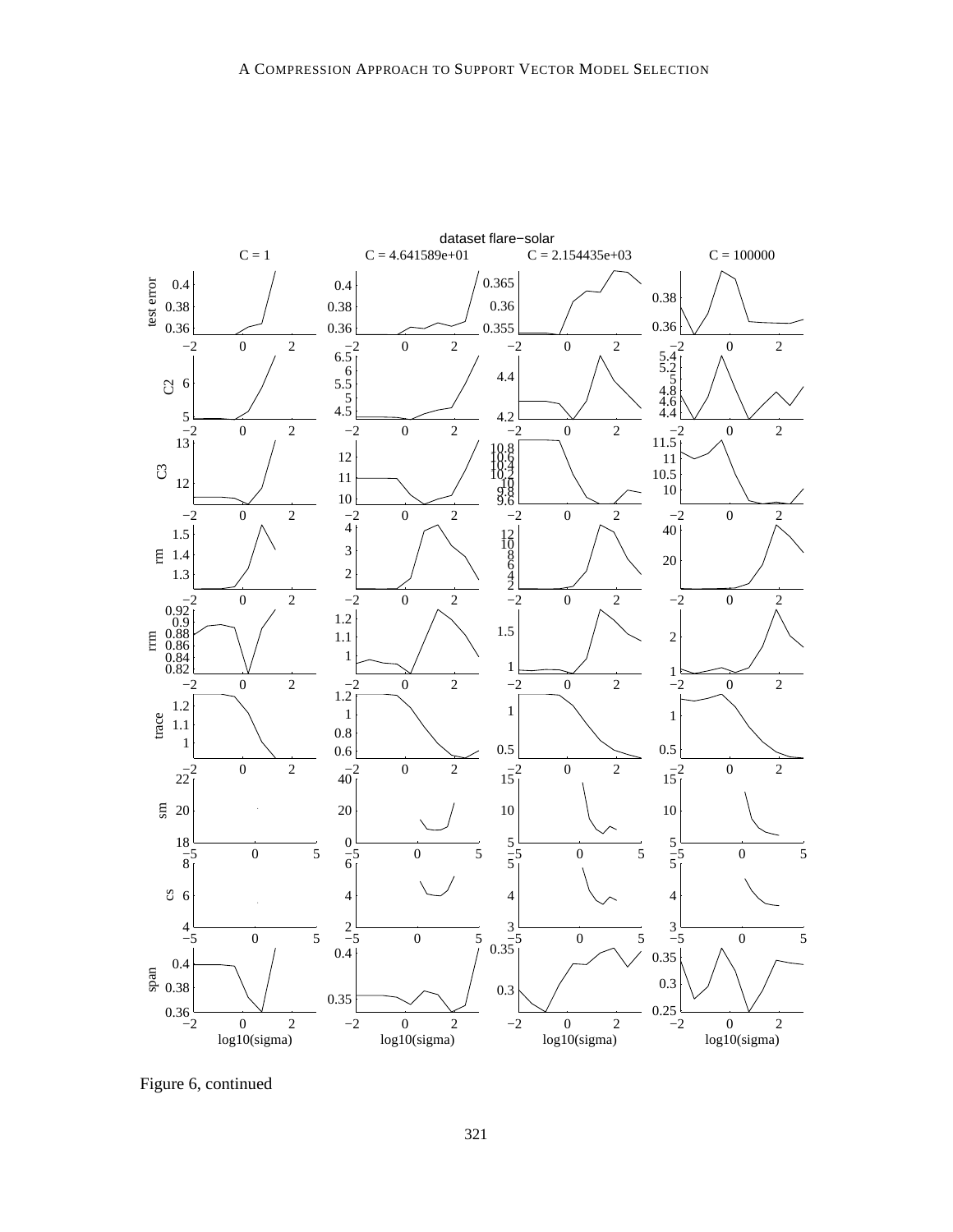

Figure 6, continued